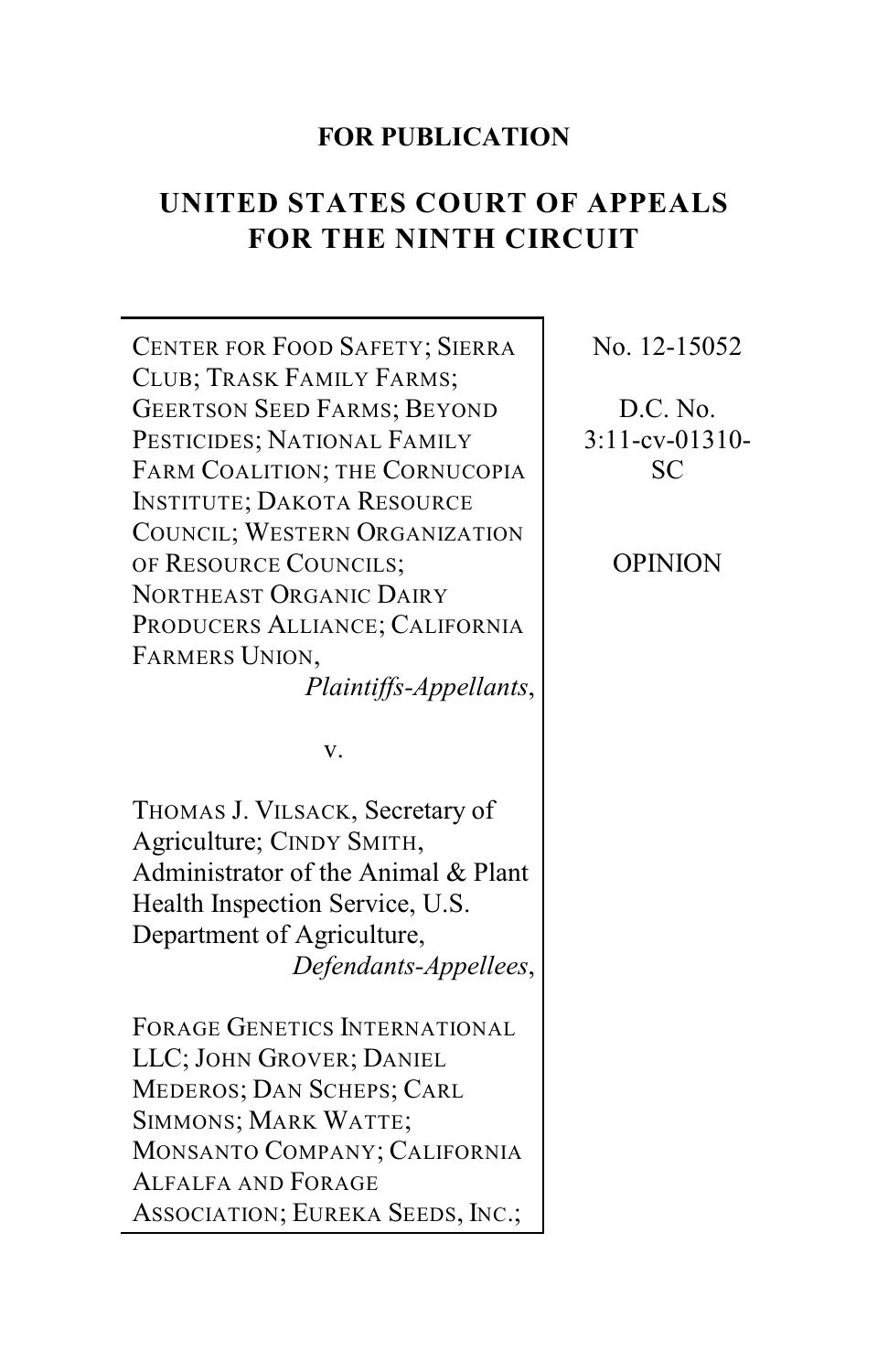GARDENA ALFALFA SEED GROWERS ASSOCIATION; MIDWEST FORAGE ASSOCIATION,

> *Intervenor-Defendants-Appellees*.

Appeal from the United States District Court for the Northern District of California Samuel Conti, Senior District Judge, Presiding

Argued and Submitted October 24, 2012—San Francisco, California

Filed May 17, 2013

Before: Mary M. Schroeder, Sidney R. Thomas, and N. Randy Smith, Circuit Judges.

Opinion by Judge Schroeder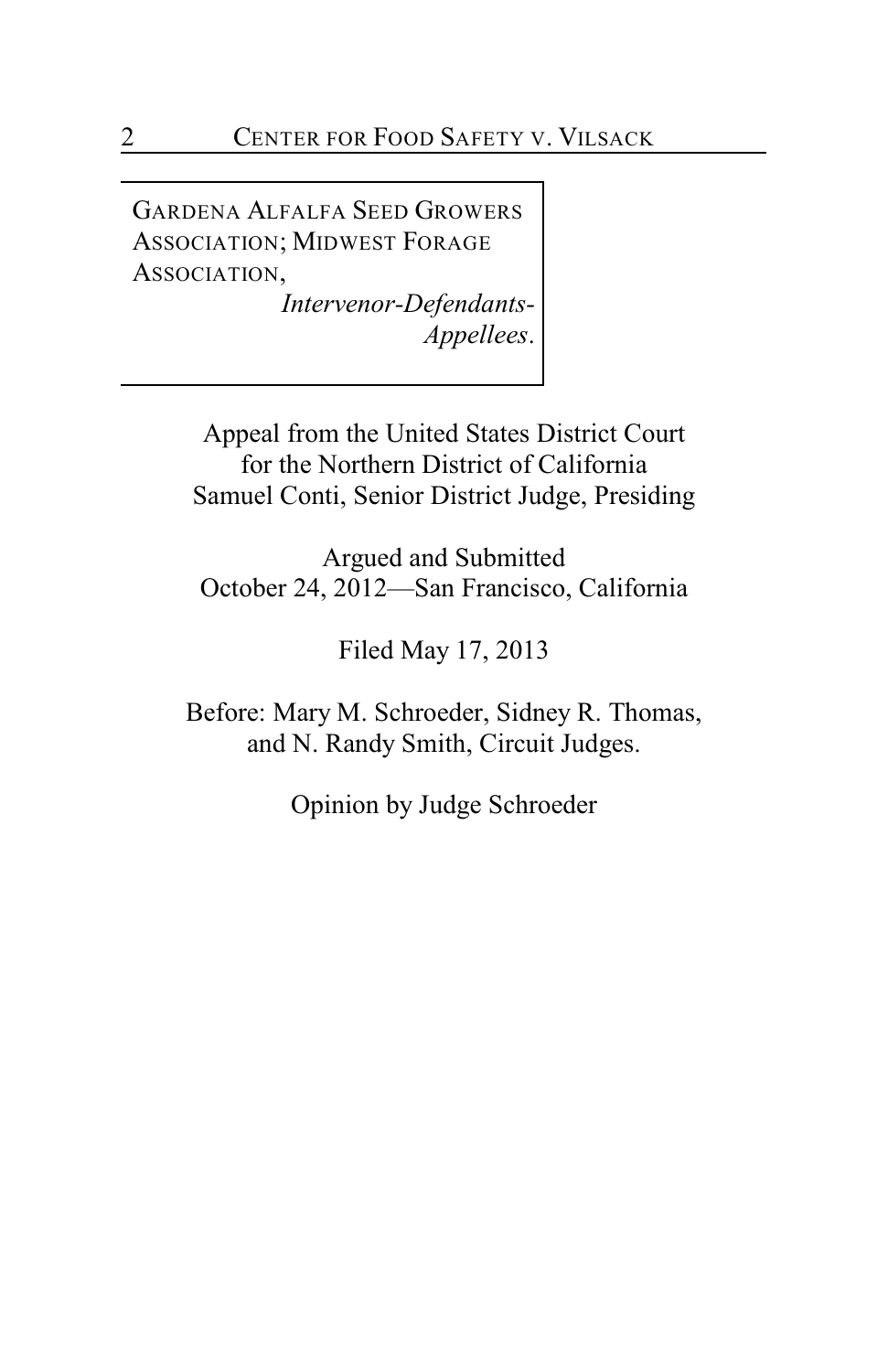### **SUMMARY \***

# **Environmental Law / Plant Protection Act**

The panel affirmed the district court's summary judgment in favor of federal officials and intervenor-defendants, comprised of corporate seed manufacturers and industry trade groups, in an action brought by environmental groups and farmer organizations challenging the Record of Decision issued by the United States Department of Agriculture's Animal Plant and Health Inspection Service unconditionally deregulating Roundup Ready Alfalfa, a plant genetically engineered or modified by the Monsanto Company.

The panel held the Plant Protection Act does not regulate the type of harms that the plaintiffs complain of, and therefore the Animal Plant and Health Inspection Service correctly concluded that Roundup Ready Alfalfa was not a "plant pest" under the Act. The panel held that once the agency concluded that Roundup Ready Alfalfa was not a plant pest, it no longer had jurisdiction to continue regulating the plant, and this obviated the need for the agency to consult with the Fish and Wildlife Service under the Endangered Species Act and to consider alternatives to unconditional deregulation under the National Environmental Policy Act. The panel also held that the Animal Plant and Health Inspection Service did not violate the Plant Protection Act by not considering, sua sponte, whether Roundup Ready Alfalfa was a noxious weed.

This summary constitutes no part of the opinion of the court. It has **\*** been prepared by court staff for the convenience of the reader.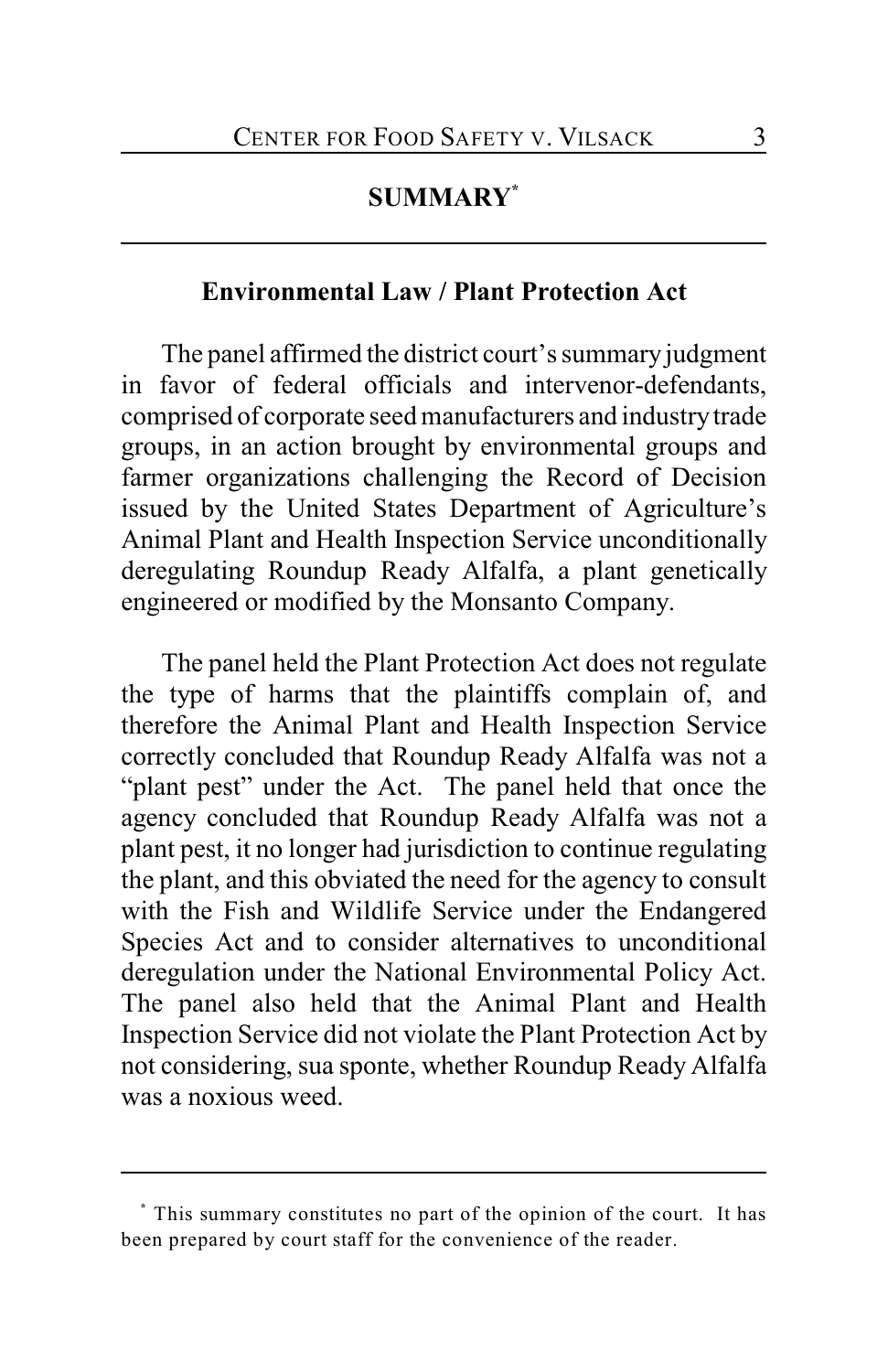# **COUNSEL**

George A. Kimbrell (argued), Center for Food Safety, San Francisco, California; Paul H. Achitoff, Earthjustice, Honolulu, Hawaii, for Plaintiffs-Appellants.

Shaun A. Goho, Emmett Environmental Law & Policy Clinic, Cambridge, Massachusetts, for amici curiae CROPP Cooperative, et al.

Deborah A. Sivas, Alicia E. Thesing, Leah J. Russin, and Matthew H. Armsby, Environmental Law Clinic, Stanford, California, for amici curiae Center for Biological Diversity and Natural Resources Defense Counsel.

Stuart F. Delery, Acting Assistant Attorney General, Michael Jay Singer and Dana Kaersvang (argued), Appellate Staff, United States Department of Justice, Civil Division, Washington, D.C.; Ignacia S. Moreno, Assistant Attorney General, Andrew C. Mergen and Robert J. Lundman, United States Department of Justice, Environmental & Natural Resources Division, Washington, D.C.; James A. Booth, Carlynne S. Cockrum, Susan C. Golabek, and Andrew R. Varcoe, Of Counsel, United States Department of Agriculture, for Defendants-Appellees.

Richard P. Bress (argued), Philip J. Perry, Drew C. Ensign, and Andrew D. Prins, Latham & Watkins LLP, Washington, D.C., for Intervenor-Defendant-Appellee Monsanto Company.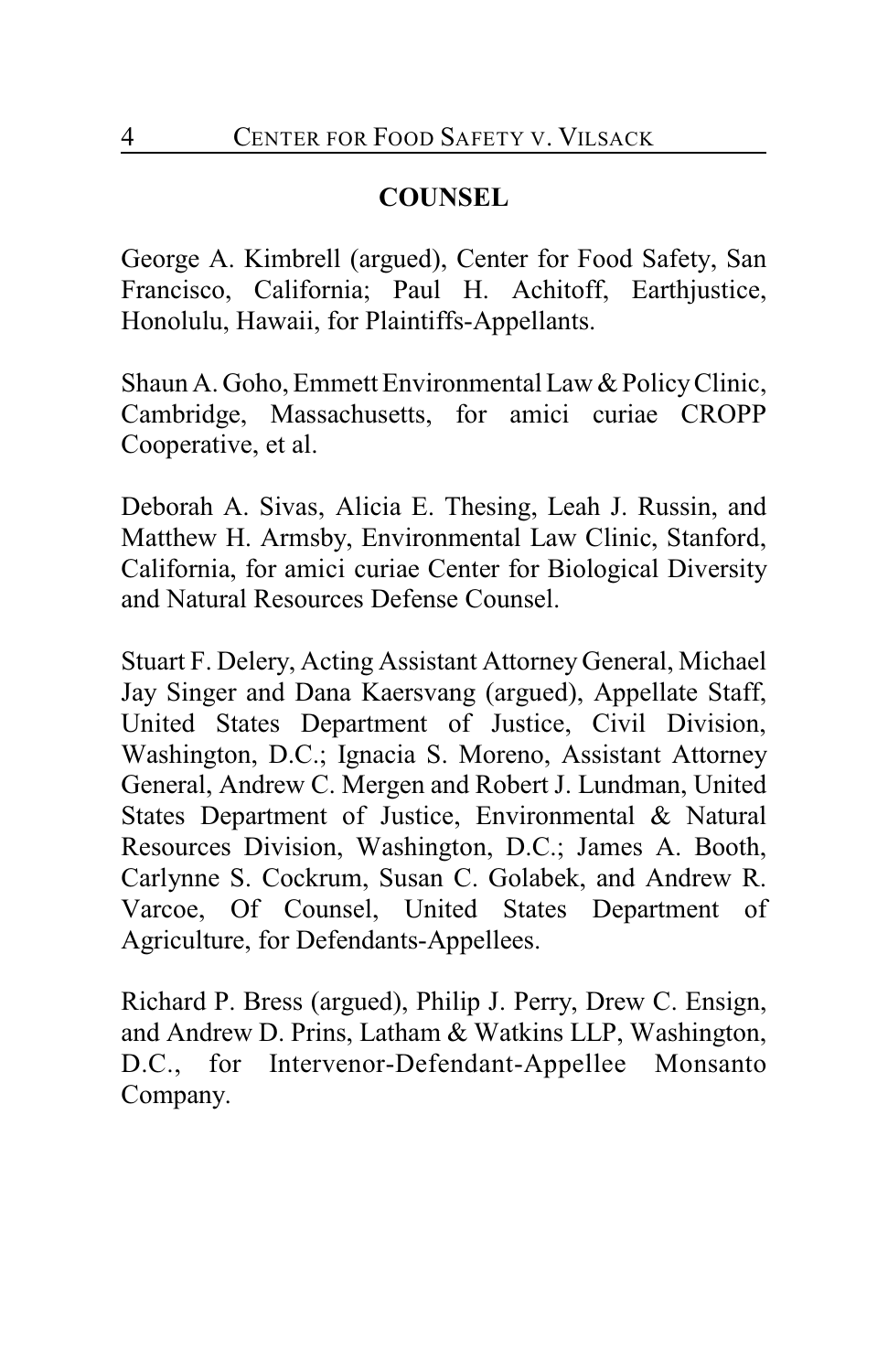B. Andrew Brown, Dorsey & Whitney LLP, Minneapolis, Minnesota; Martha C. Luemers, Dorsey & Whitney LLP, Palo Alto, California, for Intervenors-Appellees Forage Genetics International, LLC, California Alfalfa and Forage Association, Eureka Seeds, Inc., Midwest Forage Association, and Gardena Alfalfa Seed Growers Association.

Thomas R. Lundquist and J. Michael Klise, Crowell & Moring, LLP, Washington, D.C., for amici curiae American Farm Bureau Federation and Biotechnology Industry Organization.

Gilbert S. Keteltas and John F. Bruce, Baker & Hostetler, LLP, Washington, D.C.; Christopher H. Marraro, McKenna Long & Aldridge, LLP, Washington, D.C., for amici curiae American Sugarbeet Growers Association, et al.

### **OPINION**

SCHROEDER, Circuit Judge:

#### **OVERVIEW**

This appeal represents another chapter in the United States Department of Agriculture's ("USDA") regulation of Roundup Ready Alfalfa ("RRA"). RRA is a plant genetically "engineered" or "modified" by the Monsanto Company and Forage Genetics International to be resistant to the herbicide glyphosate, which Monsanto sells under the trade name Roundup. Farmers do not normally apply an herbicide like Roundup to alfalfa fields because the herbicide kills not only the weeds, but also the alfalfa crop. RRA's tolerance to Roundup thus allows farmers to control weeds through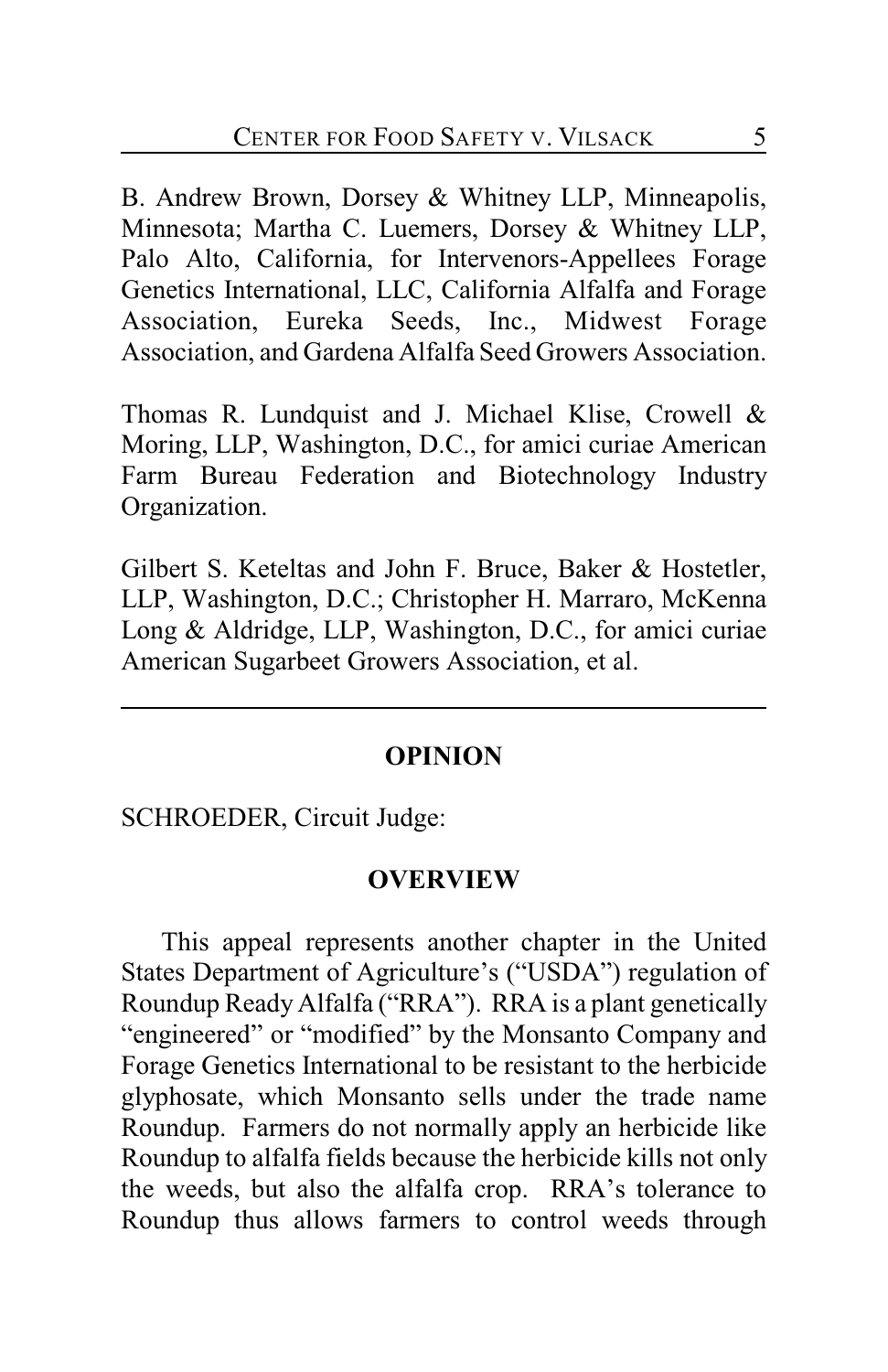herbicide application without harming the alfalfa plant. Monsanto markets RRA and Roundup together as a single crop system. From the outset, Monsanto and Forage Genetics's attempts to introduce RRA have been met with criticism and lawsuits from environmental groups concerned about the adverse effects that the plant may have on the environment and the organic food industry. An earlier phase of the litigation concerned the scope of an injunction prohibiting the planting of RRA pending completion of an Environmental Impact Statement ("EIS") by the USDA's Animal Plant and Health Inspection Service ("APHIS"). *Monsanto Co. v. Geertson Seed Farms*, 130 S. Ct. 2743, 2761–62 (2010).

Here, we consider the Record of Decision ("ROD") issued by APHIS, which unconditionally deregulated RRA on the ground that RRA was not a "plant pest" within the meaning of the term in the Plant Protection Act ("PPA"), 7 U.S.C. §§ 7701–7772. The plaintiffs in this action seek review of APHIS's deregulation of RRA. The plaintiffs are comprised of environmental interest groups and farmer organizations concerned about RRA's potential harms. Their concerns include the possibility that RRA will cross-pollinate with and alter the genetic structure of conventional alfalfa plants. This phenomenon, referred to as transgenic contamination, contaminates conventional alfalfa plants with the glyphosateresistant gene. The plaintiffs and amici supporting them contend that transgenic contamination will harm the multi-billion dollar organic food industry. For example, they argue that the threat of transgenic contamination will force ranchers who raise organic meat to spend money testing the alfalfa they feed their animals to ensure that none of the alfalfa is genetically modified. If the ranchers cannot show that their animals are fed nonmodified alfalfa, they cannot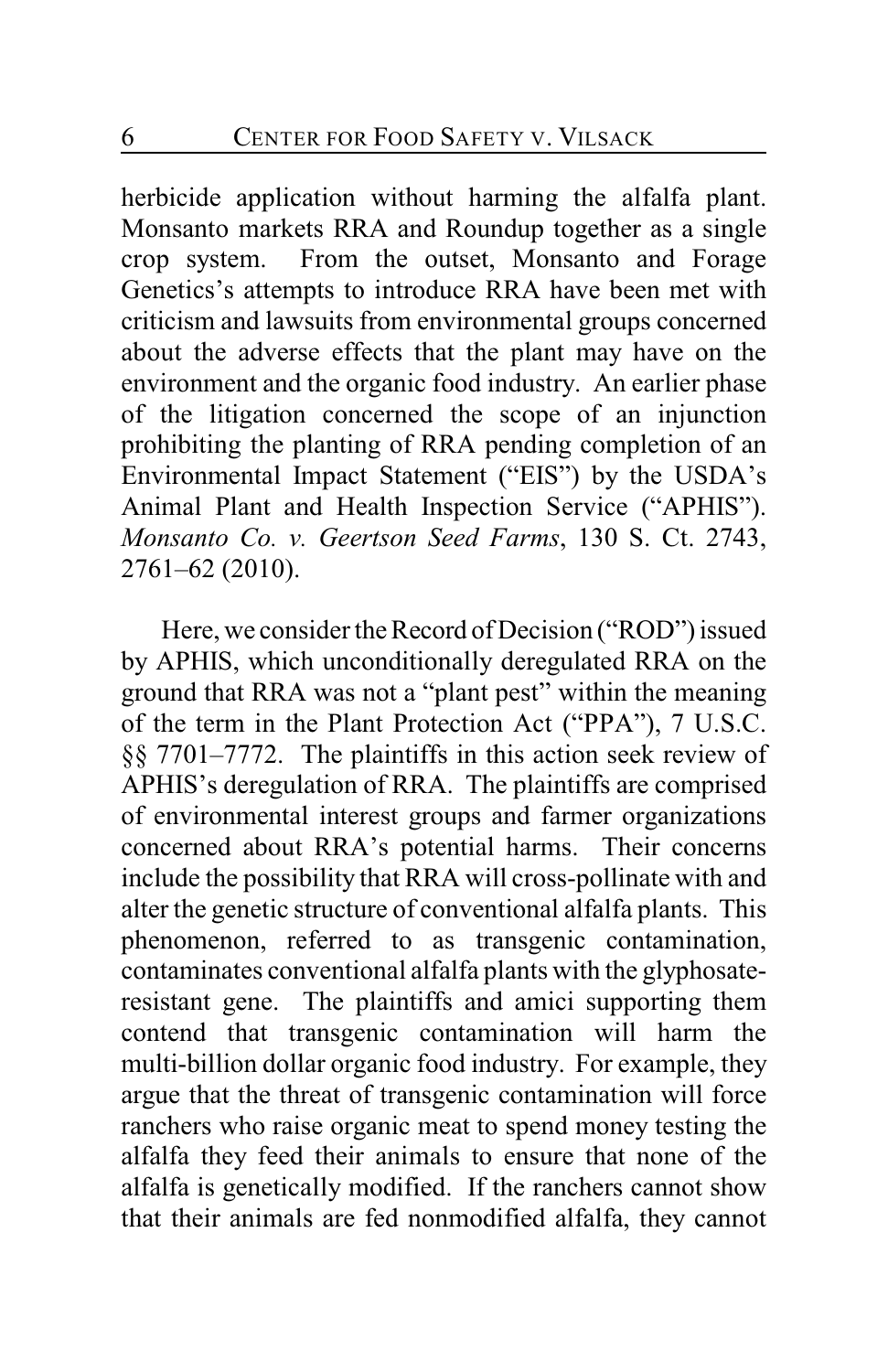market their meat as organic, which erodes the price premium they are able to charge. The plaintiffs also fear that the contamination of conventional alfalfa plants with the glyphosate-resistant gene could cause other countries to reduce or stop their importation of U.S.-grown alfalfa.

In addition to transgenic contamination, the plaintiffs in this action also fear that RRA's deregulation will lead to glyphosate-resistant weeds. The plaintiffs allege that farmers will respond to the weeds' increased glyphosate tolerance by applying even greater amounts of glyphosate as well as using mixtures of different herbicides. This increased herbicide use could harm plants and animals living near alfalfa fields, including species listed as threatened or endangered under the Endangered Species Act ("ESA").

Concerned about these environmental harms, the plaintiffs in this appeal argue that APHIS's unconditional deregulation of RRA was improper for three reasons: First, APHIS violated the PPA and the Administrative Procedure Act ("APA") in concluding that RRA was not a plant pest and failing to consider if RRA was a noxious weed; second, because of these errors in statutory interpretation, APHIS violated the ESA when it failed to consult with the Fish and Wildlife Service ("FWS") about RRA's effects on endangered and threatened species, *see* 16 U.S.C. § 1536(a)(2); 50 C.F.R. § 402.14(a); and third, APHIS also violated the National Environmental PolicyAct ("NEPA") by unconditionally deregulating RRA without considering the option of partially deregulating the crop, an action that the agency had included in the EIS.

After the plaintiffs filed this action against the government in the district court, Monsanto, Forage Genetics,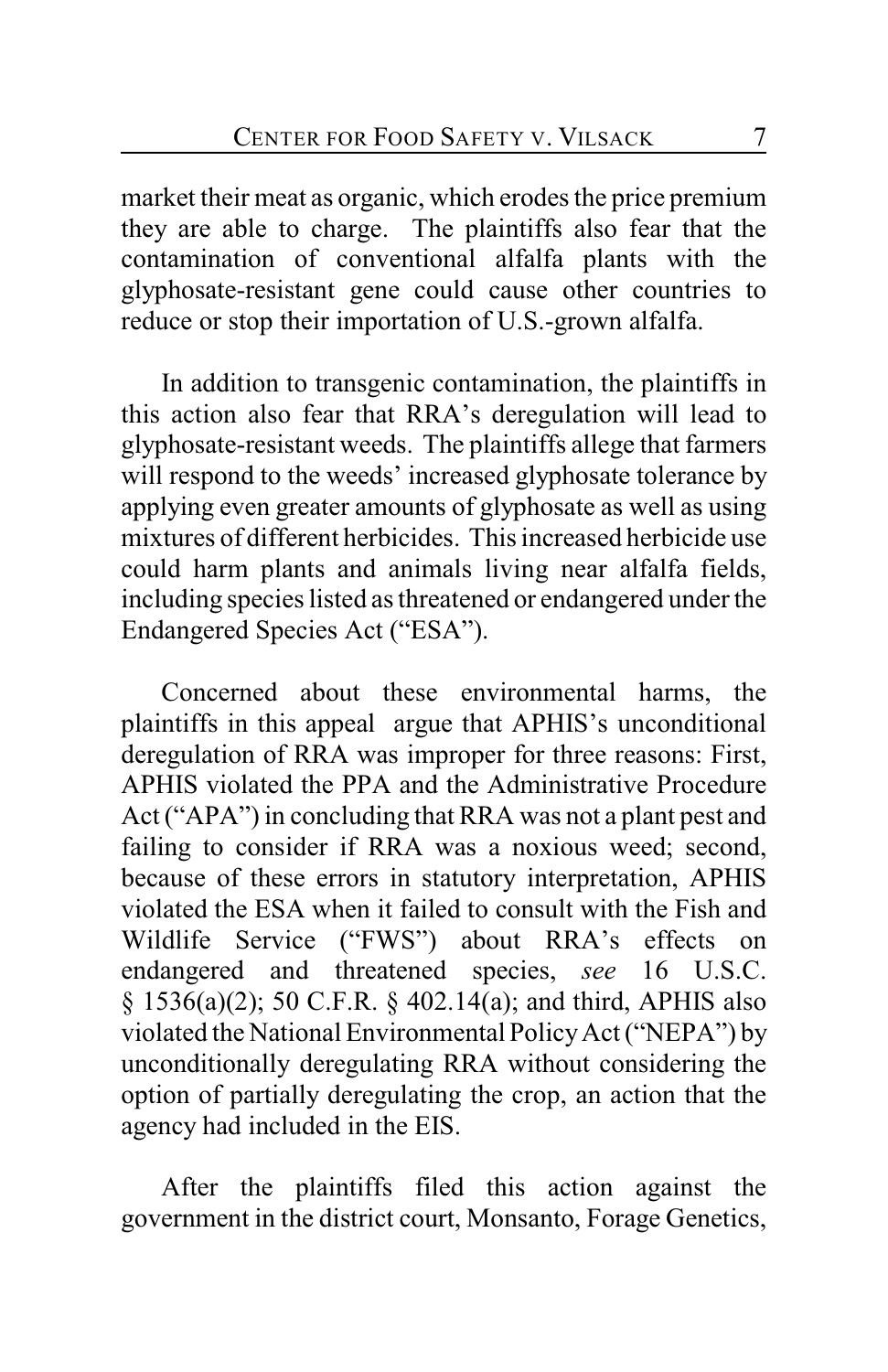the corporate seed manufacturers and industry trade groups intervened as defendants. The district court upheld the agency's deregulation decision in a published opinion. *Ctr. for Food Safety v. Vilsack*, 844 F. Supp. 2d 1006 (N.D. Cal. 2012). It held that RRA is not a "plant pest" within the meaning of the statute, and that the agency's deregulation of the plant therefore did not violate the ESA or NEPA, because the agency's jurisdiction did not extend to organisms that are not plant pests. *Id.* at 1015–16, 1020–22.

We affirm, because the statute does not regulate the types of harms that the plaintiffs complain of, and therefore APHIS correctly concluded that RRA was not a "plant pest" under the PPA. Once the agency concluded that RRA was not a plant pest, it no longer had jurisdiction to continue regulating the plant. APHIS's lack of jurisdiction over RRA obviated the need for the agency to consult with the FWS under the ESA and to consider alternatives to unconditional deregulation under NEPA*. See Nat'l Ass'n of Home Builders v. Defenders of Wildlife*, 551 U.S. 644, 665 (2007). The district court thus properly entered summary judgment in favor of the defendants.

## **I. Regulatory Structure: the Coordinated Framework for Regulation of Biotechnology**

Genetically modified plants like RRA are regulated by various agencies pursuant to the Coordinated Framework for Regulation of Biotechnology ("Coordinated Framework"). The Coordinated Framework is a 1986 policy statement from the Office of Science and Technology Policy that "describes the comprehensive regulatory policy for ensuring the safety of biotechnology research and products." Coordinated Framework for Regulation of Biotechnology, 51 Fed. Reg.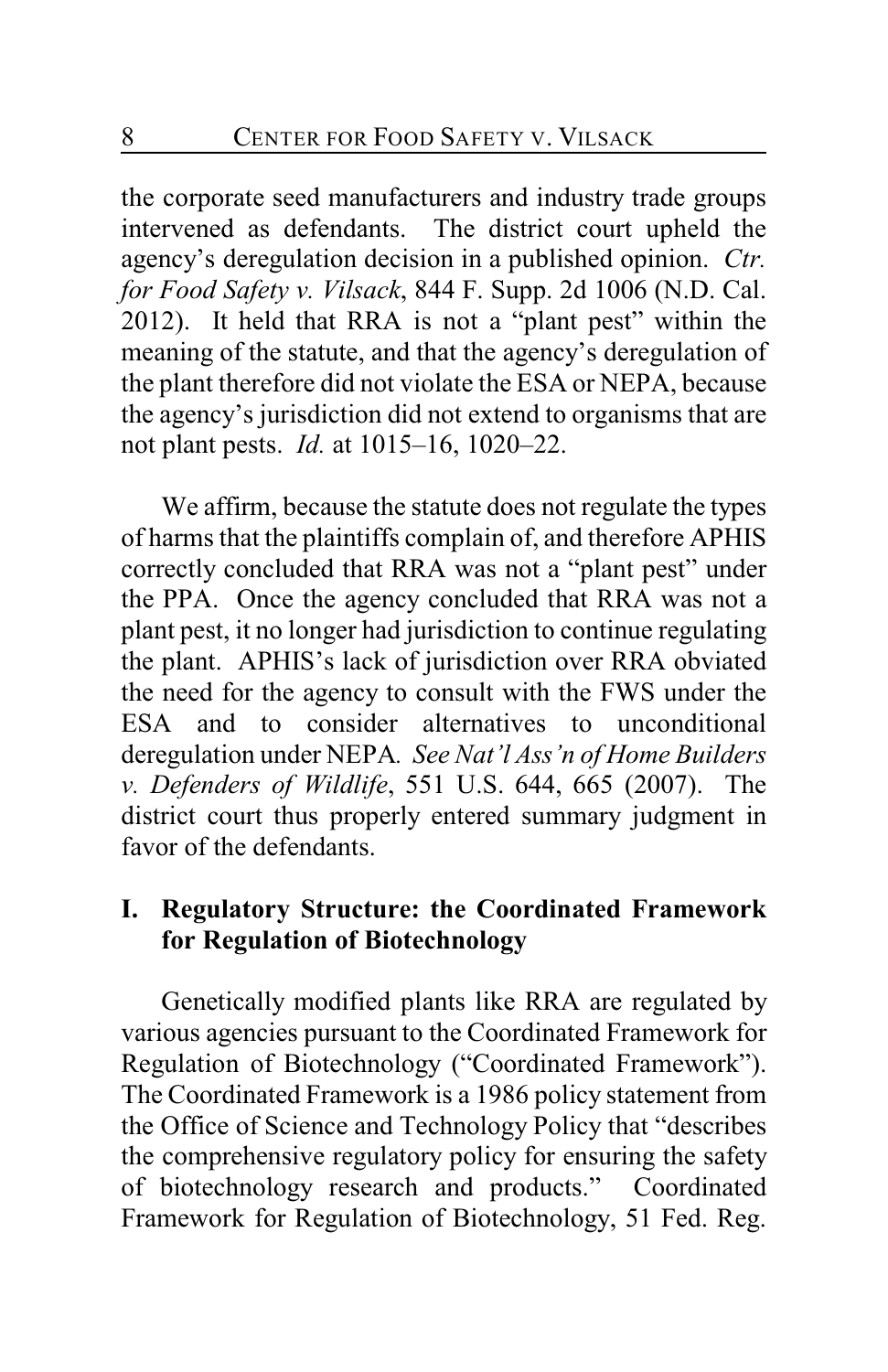23,302, 23,302 (June 26, 1986). The goal of this policy statement was to construct a framework that would not impair the competiveness or innovativeness of the United States's biotechnology industry. Proposal for a Coordinated Framework for Regulation of Biotechnology, 49 Fed. Reg. 50,856, 50,856 (proposed Dec. 31, 1984). Pursuant to the Coordinated Framework, regulation of genetically modified plants is divided among three agencies: the Food and Drug Administration ("FDA"), the Environmental Protection Agency ("EPA"), and the USDA, through APHIS. None are required to address the environmental or economic harms with which the plaintiffs are concerned. We deal briefly with the FDA and EPA's regulation of genetically modified plants before turning to the scope of APHIS's regulation under the PPA.

### **A. FDA Regulation of Genetically Modified Plants**

The FDA's regulation of genetically modified plants is derived from its authority to regulate food safety under the Federal Food, Drug, and Cosmetic Act ("FFDCA"), 21 U.S.C. §§ 301–399. The FDA's authority is limited to removing adulterated food from the national food supply, which could include food from genetically modified plants. The FFDCA, however, does not contain any provisions that specifically address genetically modified plants. In October 2003, Monsanto and Forage Genetics provided the FDA with a summary of information that assessed the safety and nutritional qualities of RRA. After assessing this information, the FDA concluded in early 2004 that RRA and foods derived from it were safe for consumption.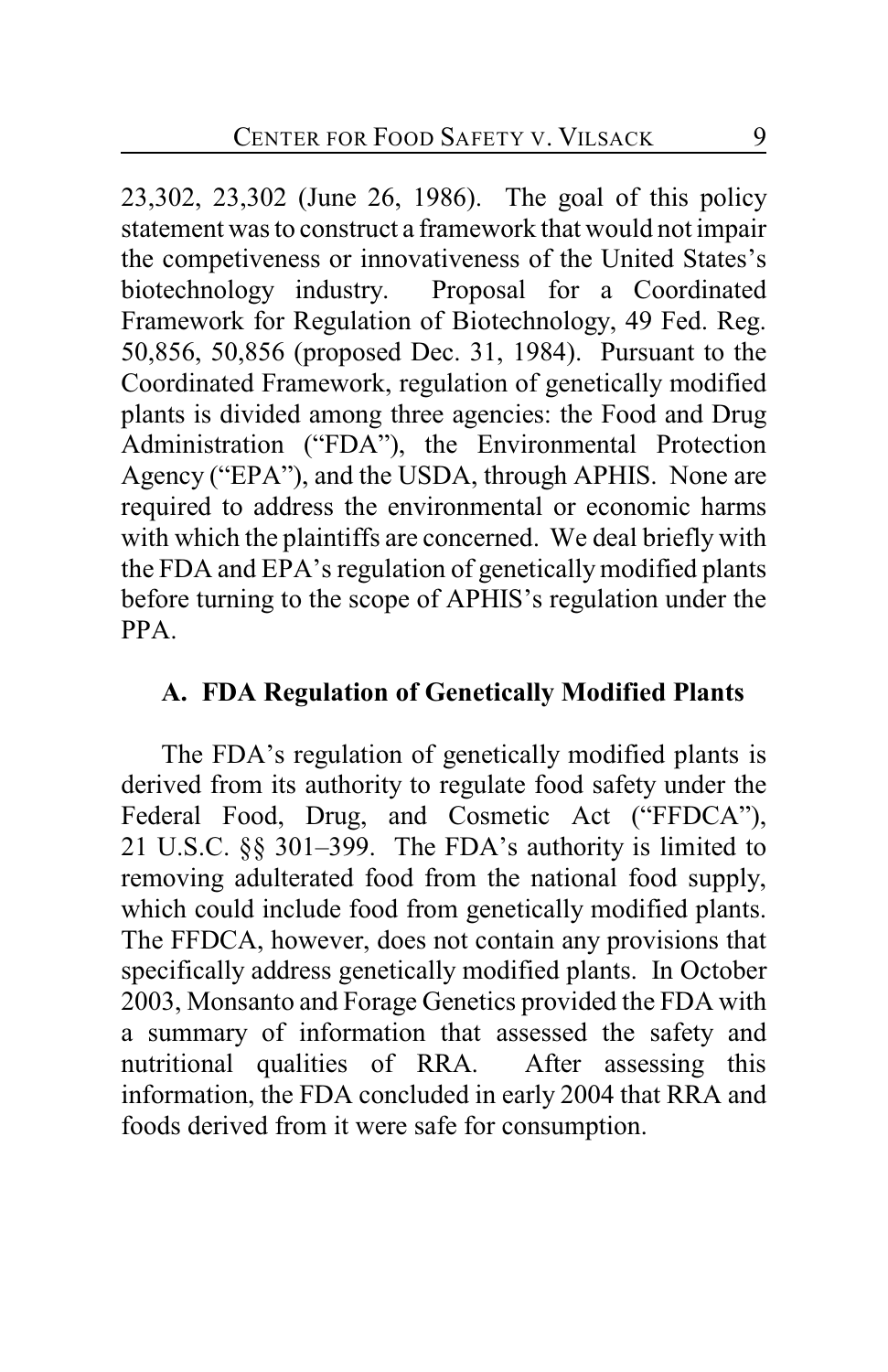#### **B. EPA Regulation of Genetically Modified Plants**

The EPA indirectly regulates genetically modified plants through the Federal Insecticide, Fungicide, and Rodenticide Act ("FIFRA"), 7 U.S.C. §§ 136–136y. FIFRA governs the use, sale, and labeling of herbicides like glyphosate. *See Bates v. Dow Agrosciences LLC*, 544 U.S. 431, 437 (2005). An herbicide must first be "registered" by the EPA before it can be distributed or sold in the United States. 7 U.S.C. §§ 136a(a),136j(a)(2)(F). The EPA registration process starts with the herbicide manufacturer providing the EPA with information about the herbicide. *Id.* § 136a(c)(1)(C), (F). The agency then evaluates the effectiveness of the herbicide and the adverse effects it will have on humans and the environment. *See id.* § 136a(c)(5); *Headwaters, Inc. v. Talent Irrigation Dist.*, 243 F.3d 526, 530 (9th Cir. 2001). On the basis of this evaluation, the EPA then determines if it will permit the herbicide's use on a given plant, and, if so, how much.

The EPA sets the conditions for the herbicide's use and places them in labeling instructions that a user must comply with. *See* 7 U.S.C. § 136j(a)(2)(G). The EPA reevaluates the herbicide every fifteen years, as part of a "re-registration process" in which the agency determines if it should continue permitting the herbicide's use. *Id.* § 136a(g)(1)(A)(iv). The EPA originally registered glyphosate in 1974. In 2004 and 2005, the EPA approved the application of glyphosate to RRA after determining that the herbicide would not cause any unreasonable environmental risks so long as it was applied in accordance with its labeling instructions. These labeling instructions contain, among other things, prohibitions on glyphosate use near the habitats of threatened or endangered species. The EPA is currently in the process of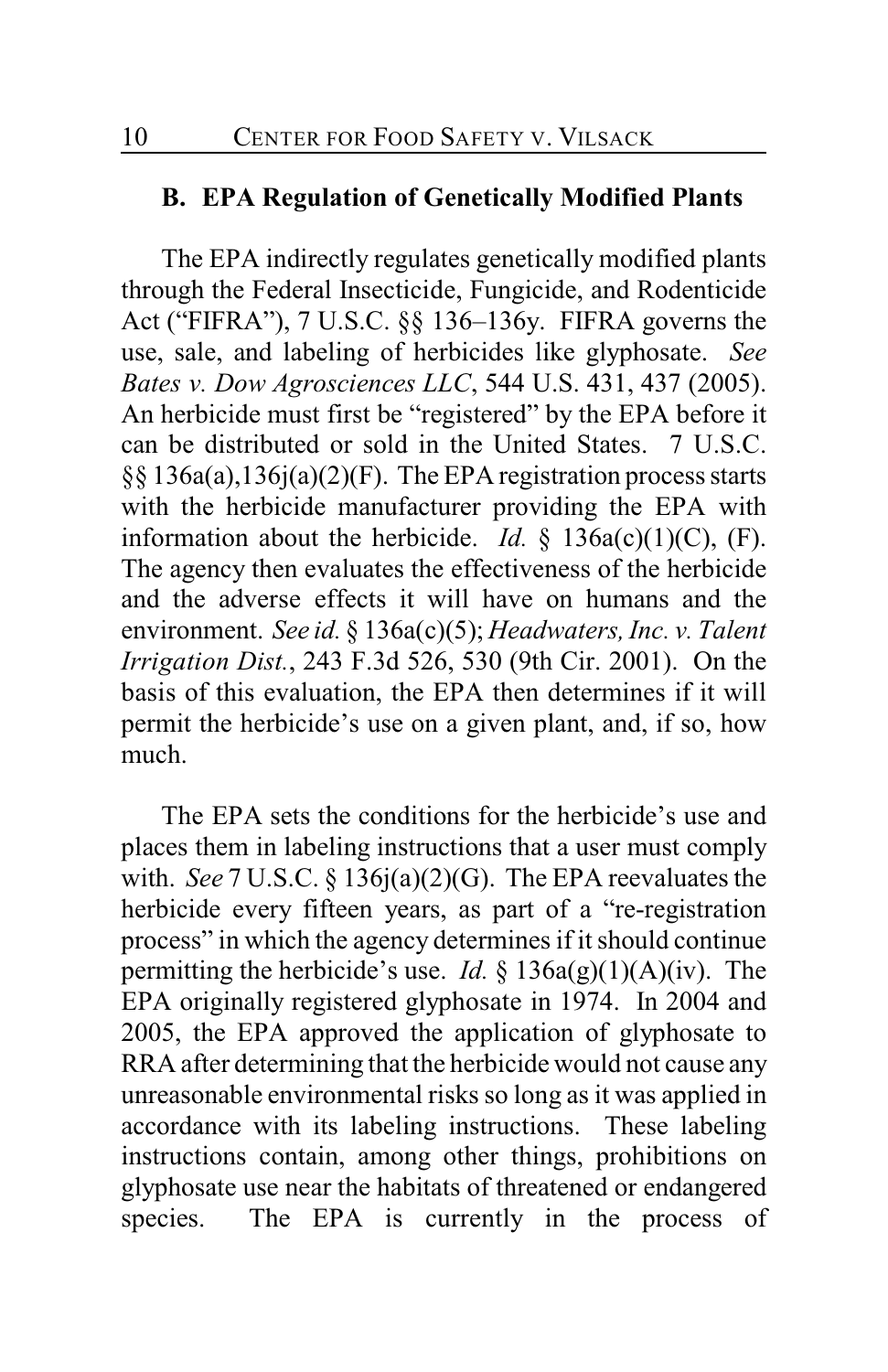"re-registering" glyphosate. The agency is scheduled to complete the re-registration process in 2015.

Because the EPA's FIFRA regulation deals with chemicals, the EPA exercises only limited jurisdiction over genetically modified crops. Such regulation is limited to plants that are modified to produce pesticides. *See* 40 C.F.R. §§ 174.1, 174.3. The EPA therefore does not regulate RRA, because the plant itself does not produce or secrete a pesticide.

### **C. APHIS's Regulation of Plant Pests and Noxious Weeds Under the Plant Protection Act**

### **1. Regulation of Plant Pests**

The PPA's purpose is to prevent the spread of parasitic, diseased, and invasive plants and organisms, and it does so through the regulation of "plant pests" and "noxious weeds." *See* 7 U.S.C. § 7712. The PPA was enacted in 2000 and combined APHIS's prior regulation of plant pests and noxious weeds into a single statute. Previously, plant pests and noxious weeds were regulated by different statutes: The Federal Plant Pest Act of 1957 regulated plant pests while the Federal Noxious Weed Act of 1974 regulated noxious weeds. The PPA made few substantive changes to these statutes. The PPA's definition of "plant pest" is materially the same as the 1957 Federal Plant Pest Act's definition of plant pest. *Compare* Federal Plant Pest Act, § 103(c), 71 Stat. 31, 32 (1957), *with* 7 U.S.C. § 7702(14).

This case turns on the language of the PPA that defines plant pests. APHIS has no jurisdiction to regulate a plant or animal unless the organism is a "plant pest" within the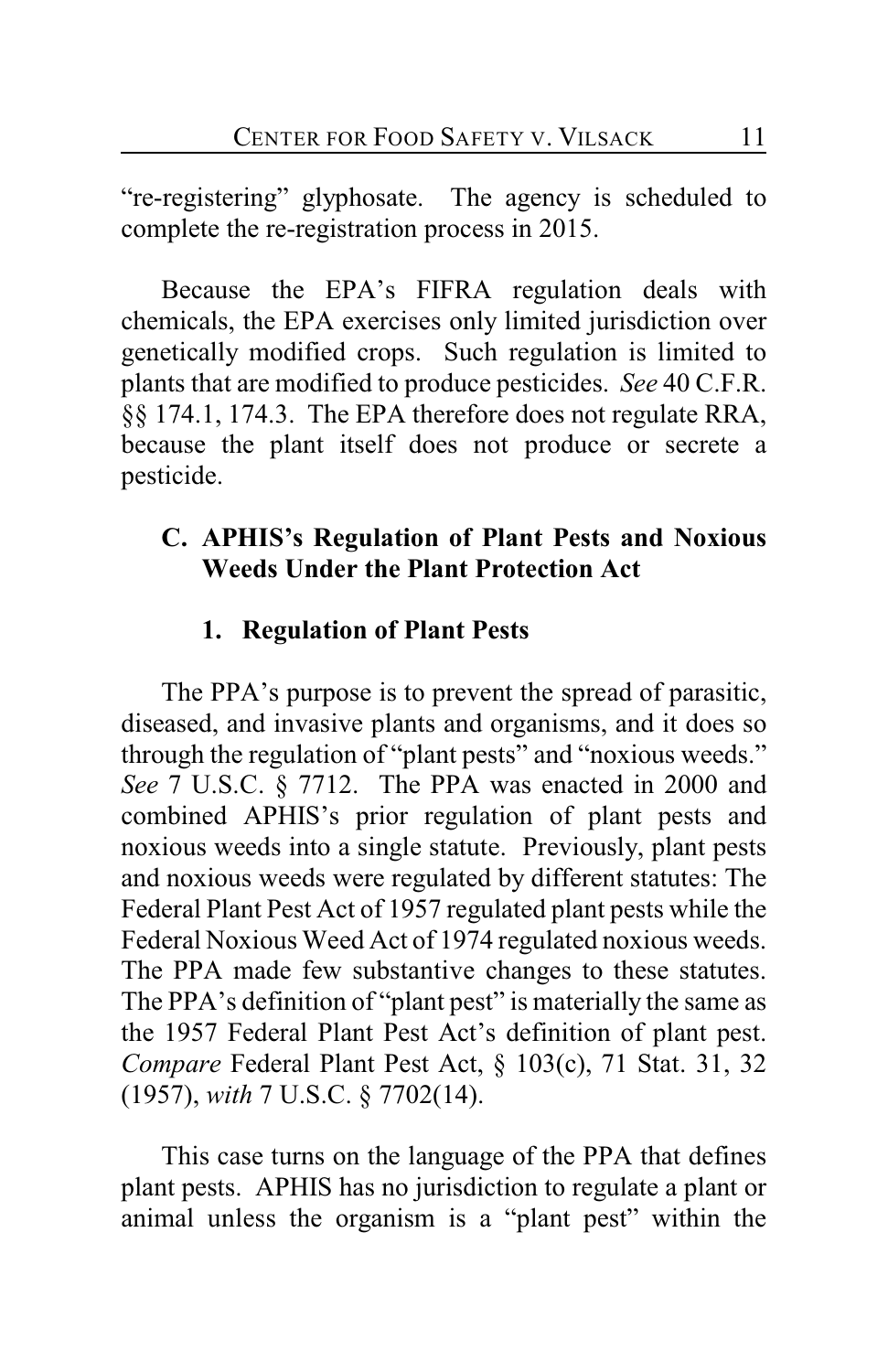meaning of the statute. *See* 7 U.S.C. § 7702(14); 7 C.F.R. § 340.2 n.4 ("An[] organism belonging to any taxa [that 7 C.F.R. § 340.2 lists as a plant pest] is only considered to be a plant pest if the organism 'can . . . injure, or cause disease, or damage in any plants or parts thereof. . . .'"). The plaintiffs' principal contention is that RRA is a plant pest under the PPA. They therefore contend that APHIS's conclusion that RRA was not a plant pest was arbitrary and capricious and violative of the PPA and APA.

The PPA defines a plant pest to be:

[A]ny living stage of any of the following that can directly or indirectly injure, cause damage to, or cause disease in any plant or plant product:

- (A) A protozoan
- (B) A nonhuman animal
- (C) A parasitic plant
- (D) A bacterium
- (E) A fungus
- (F) A virus or viroid
- (G) An infectious agent or other pathogen
- (H) Any article similar to or allied with any of the articles specified in the preceding subparagraphs.

7 U.S.C. § 7702(14).

 The PPA states that organisms regulated as "plant pests" must be organisms that cause physical harm to plants through injury, damage, or disease. Neither the statute nor the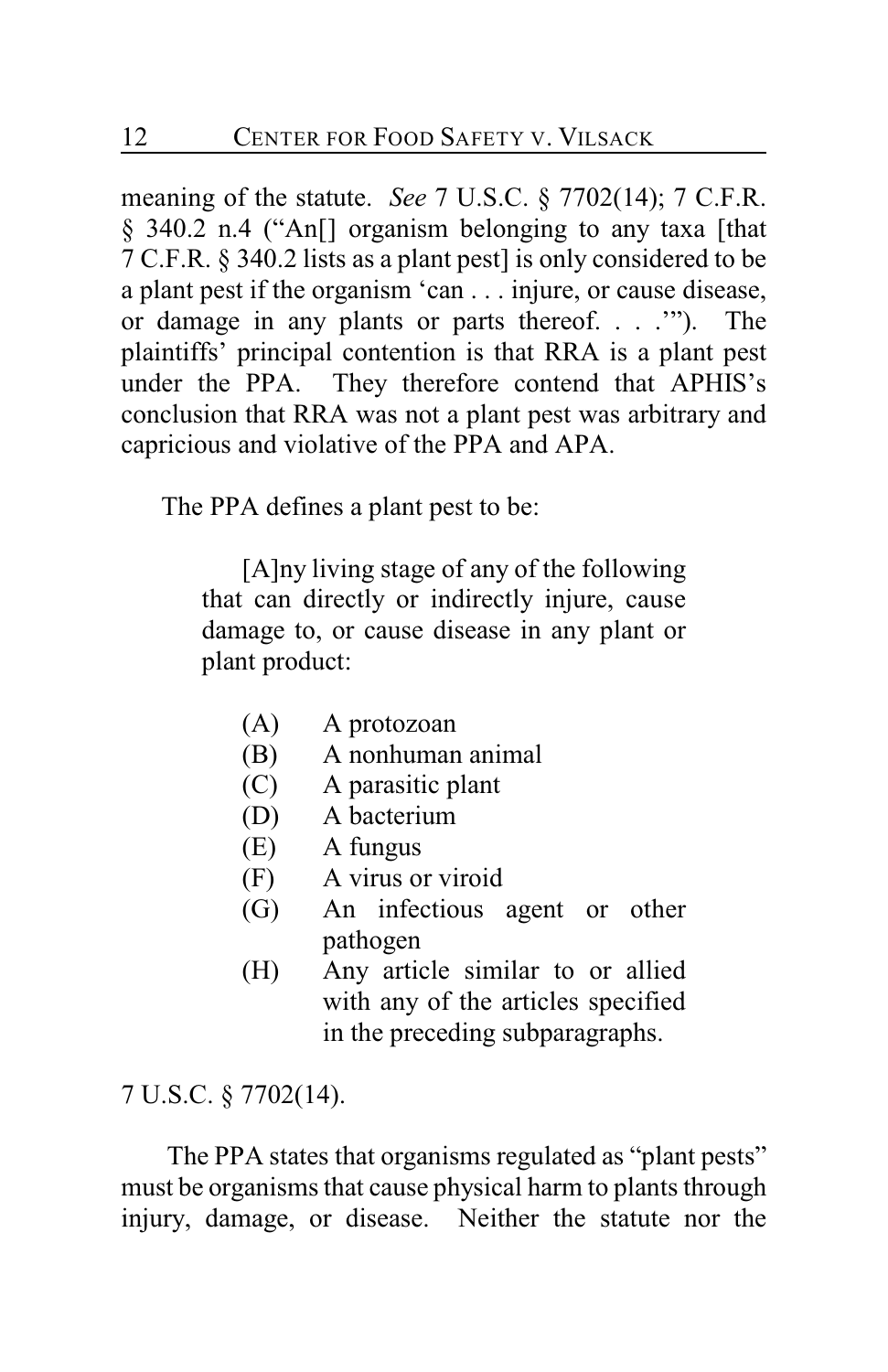regulations indicate that a genetically engineered plant like RRA, which does not itself physically damage plants, can be a plant pest. The regulations echo the statute and define "plant pest" in 7 C.F.R. § 340.1 as "organisms . . . which can directly or indirectly cause diseases or damage."

APHIS regulations do not ignore the introduction of organisms or products altered or produced through genetic engineering, however. *See* 7 C.F.R. § 340.0 n.1. This is because genetically engineered plants are often created using an organism that can itself be a plant pest under APHIS's regulations. Indeed, RRA was created by inserting a glyphosate-resistant gene into the genetic structure of the conventional alfalfa plant using a plant pest. The glyphosateresistant gene was transferred to the conventional alfalfa plant using a bacterium—Agrobacterium—that APHIS regulations classify as a plant pest. *See* 7 C.F.R. § 340.2. The regulations therefore provide that a genetically modified organism is regulated as a plant pest if it is created using an organism that is itself a plant pest. *Id.* § 340.1 (defining a regulated article under APHIS's plant pest regulations as "[a]ny organism which has been altered or produced through genetic engineering, if the donor organism . . . or vector or vector agent belongs to any genera or taxa designated in § 340.2 and meets the definition of plant pest"). APHIS regulates such a genetically engineered organism, referred to by the parties as a "presumptive plant pest," until the agency concludes on the basis of scientific evidence that the modified plant is not a "plant pest." *See id.* § 340.6.

To discontinue regulating a presumptive plant pest, the regulations spell out that any party may petition APHIS using the petitioning procedures described in 7 C.F.R § 340.6. When such a petition is filed, the agency determines whether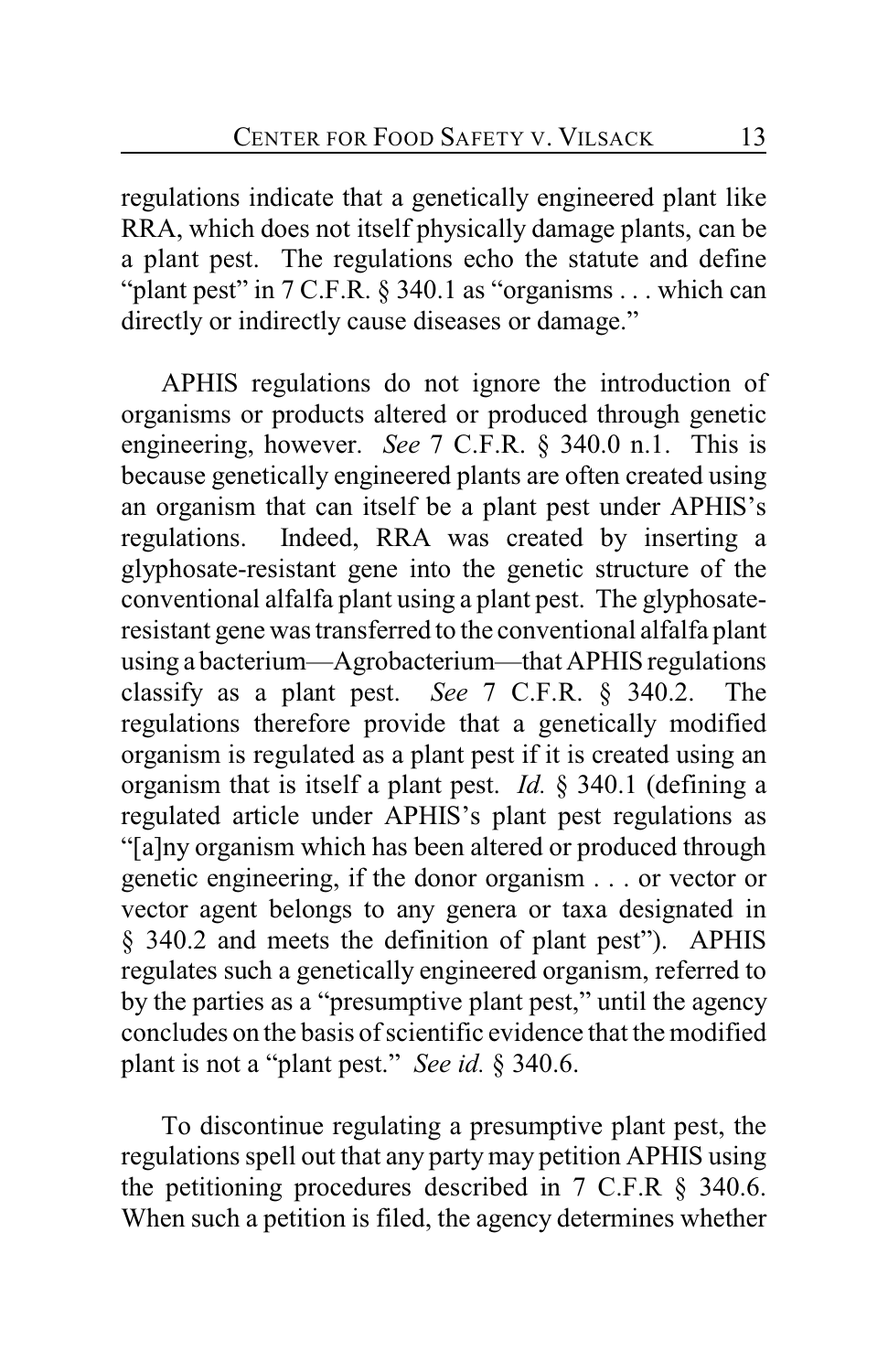a presumptive plant pest is an actual plant pest within the meaning of the term in the PPA by evaluating data that the petitioning party has included in its petition. *Id.* § 340.6(c). Such evidence is generally provided by the company that engineered the plant, for the regulations require information that is most easily supplied by such a party. The regulation requires information about the presumptive plant pest's biology and any experiments that were conducted on the plant. *Id.* The agency also considers data from field tests in which APHIS permits introduction of the presumptive plant pest into the environment on a limited basis to study how it affects other plants. *Id.* § 340.6(c)(5). On the basis of the information submitted, APHIS examines whether the genetically modified plant presents a greater risk of plant harm than the nonmodified plant. *See id.* § 340.6(c)(4) (requiring that a party petitioning "[d]escribe known and potential differences from the unmodified recipient organism that would substantiate that the regulated article is unlikely to pose a greater plant pest risk than the unmodified organism from which it was derived"). If APHIS concludes that the presumptive plant pest does not exhibit any risk of plant pest harm, APHIS must deregulate it since the agency does not have jurisdiction to regulate organisms that are not plant pests.

### **2. Regulation of Noxious Weeds**

The PPA also authorizes APHIS to regulate noxious weeds. 7 U.S.C. § 7712(f). The agency defines noxious weeds as weeds that are "likely to be aggressively invasive, have significant negative impacts, and are extremely difficult to manage or control once established." 76 Fed. Reg. 39,811, 39,811 (July 7, 2011).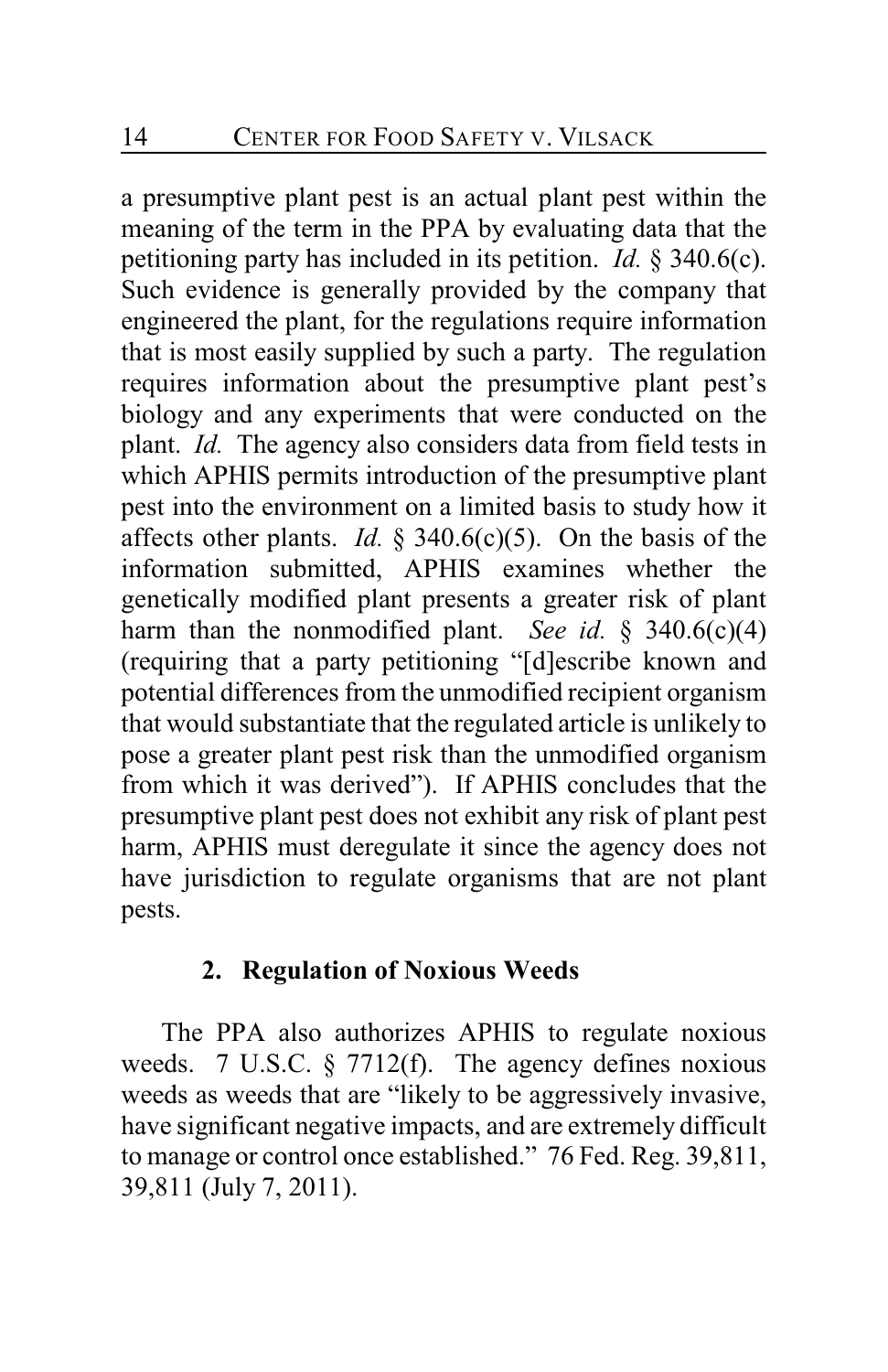APHIS regulates noxious weeds and plant pests under different regulatory frameworks. Plant pests are regulated under 7 C.F.R. parts 330 and 340, while noxious weeds are regulated under 7 C.F.R. part 360. Unlike the plant pest framework, which presumes that some genetically modified plants are plant pests, the PPA's noxious weed regulations do not presume that any plant is a noxious weed. Thus, APHIS's classification of a plant as a presumptive plant pest does not trigger any automatic requirement to evaluate it as a noxious weed. Rather, under the PPA's noxious weed regulations, the agency can sua sponte assess the noxious weed properties of the plant. *See* 7 C.F.R. § 360.200. In addition, any party can petition APHIS to list or delist a plant as a noxious weed using a process that is similar to the petition process for deregulating plant pests. *See id.* §§ 360.500, 360.501.

APHIS has never sua sponte evaluated RRA as a noxious weed, and no party has ever petitioned APHIS to list RRA as a noxious weed. APHIS has therefore never designated RRA as a noxious weed.

## **II. Factual Background, Regulatory History, and Prior Litigation**

Grown on over twenty million acres, alfalfa is the United States's fourth most widely grown crop and the third most valuable. Alfalfa is typically grown as hay and is one of the primary food sources for ruminants like cattle, goats, and sheep. Because many conventional herbicides, like Roundup, kill conventional alfalfa plants, Monsanto and Forage Genetics genetically engineered RRA in the 1990s to be resistant to glyphosate. RRA's immunity to glyphosate enables farmers to apply significantly greater amounts of the herbicide than is feasible for conventional alfalfa. This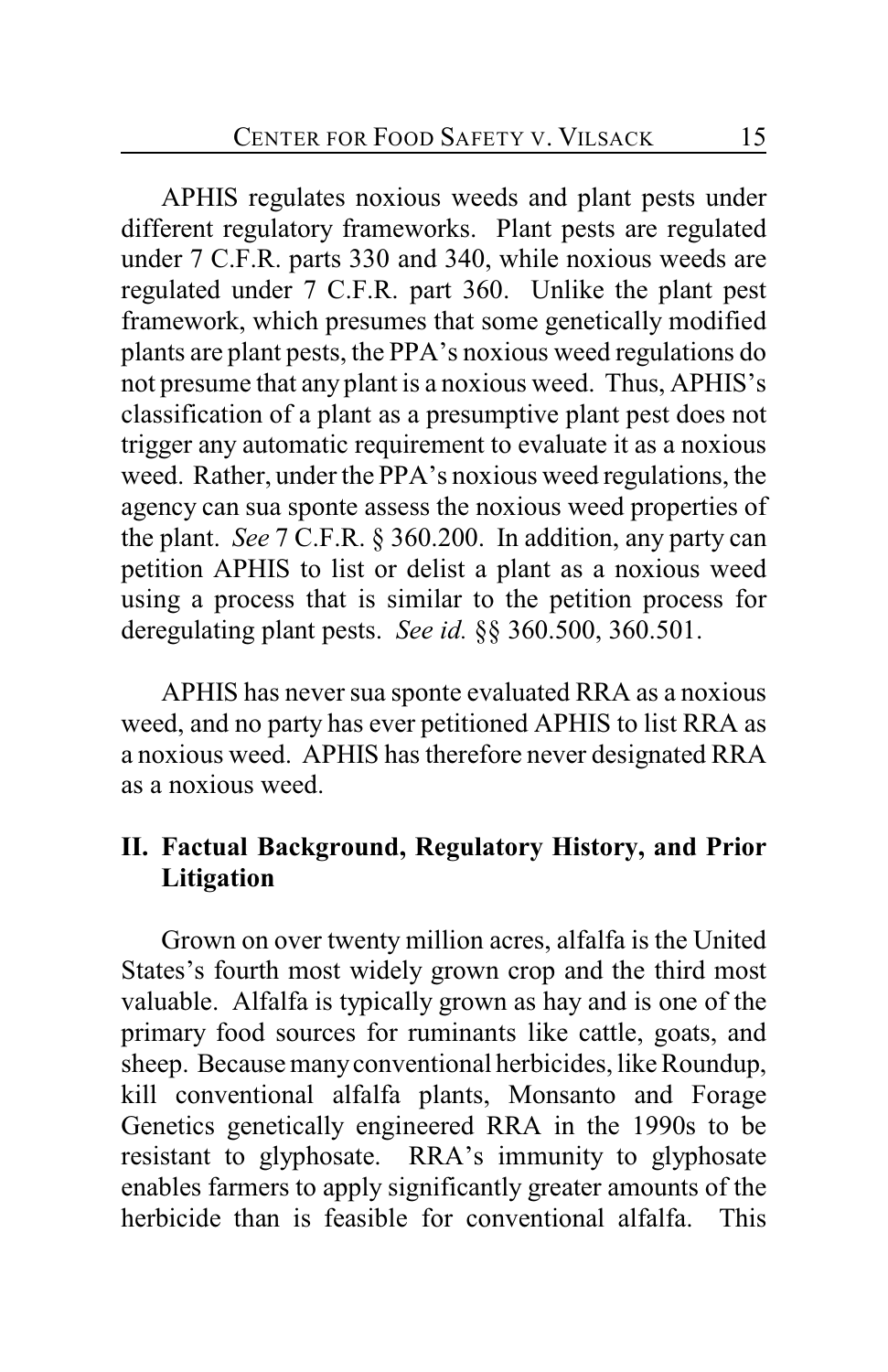allows farmers to control weeds in alfalfa fields through glyphosate application and to expand alfalfa production into areas where weed infestations previously made cultivation of the crop difficult.

Monsanto and Forage Genetics market RRA and Roundup together as a single crop system. Use of glyphosate on alfalfa fields is expected to increase dramatically with RRA's introduction; APHIS predicted in its final EIS of RRA that once marketing of RRA takes hold, annual glyphosate usage on alfalfa fields will increase from less than half a million pounds to more than 24 million pounds.

Monsanto and Forage Genetics created RRA by transferring a gene from Agrobacterium, a naturally occurring bacterium, into the genetic structure of conventional alfalfa. APHIS regulations list Agrobacterium as a plant pest. 7 C.F.R. § 340.2. The insertion of this gene changes the genetic structure of the alfalfa plant and makes it resistant to glyphosate. Because APHIS's regulations provide that Agrobacterium can be a "plant pest," APHIS regulated RRA as a presumptive plant pest. *See* 70 Fed. Reg. 36,917, 36,919 (June 27, 2005) (describing APHIS's initial regulation of RRA as a plant pest). So long as RRA was a presumptive plant pest and within APHIS's scope of regulation, farmers could plant the crop only with the agency's consent. *See* 7 C.F.R. § 340.0(a)(2) and n.1.

Seeking to end APHIS's regulation of RRA as a "presumptive plant pest," Monsanto and Forage Genetics invoked the procedures provided in 7 C.F.R. § 340.6 and petitioned the agency in April 2004 for a determination that RRA was not a plant pest. *See* 70 Fed. Reg. 36,917. In response to the petition, APHIS assessed whether RRA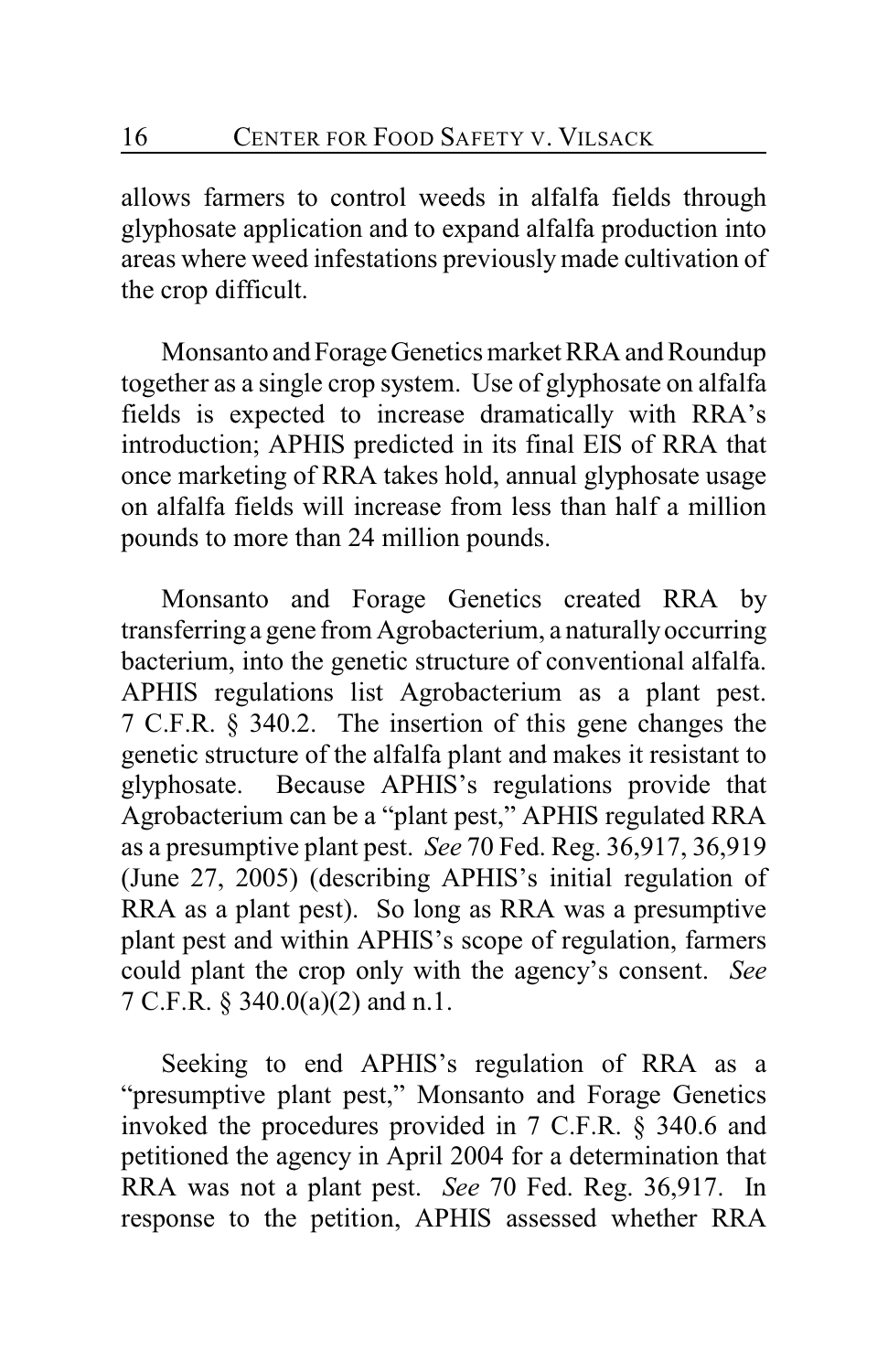caused any plant pest harms. APHIS considered information submitted by Monsanto and Forage Genetics, including data from RRA field tests, as well as public comments. APHIS, in June 2005, concluded that RRA was not a plant pest and therefore should not be regulated. *Id.* at 36,918-19. APHIS found that RRA presented no greater plant pest harms than conventional alfalfa. *Id.* at 36,918. The agency further found that the plant pest properties of the Agrobacterium used to engineer RRA were "disarmed" and could not injure or damage other plants. *Id.* APHIS stated that the RRA plant would not damage other plants, was not a plant pathogen, should not limit a farmer's ability to control plant pests in alfalfa and other crops, and would not harm threatened or endangered species that were beneficial to agriculture. *Id.* at 36, 918–19.

Pursuant to NEPA, APHIS also conducted an "Environmental Assessment." *Id.* NEPA regulations provide that an agency shall conduct an Environmental Assessment to determine if an agency action will significantly affect the environment. 40 C.F.R § 1501.4. If this initial assessment finds that the agency's action may significantly affect the environment, the agency must then prepare an EIS. *Id.* If the agency concludes that its action will not significantly impact the environment, the agency issues a "Finding of No Significant Impact," and the agency can proceed with its proposed action without preparing an EIS. *Id.* In its NEPA Environmental Assessment, APHIS issued a "Finding of No Significant Impact." 70 Fed. Reg. at 36,919. APHIS therefore did not prepare an EIS. On June 14, 2005, APHIS unconditionally deregulated RRA.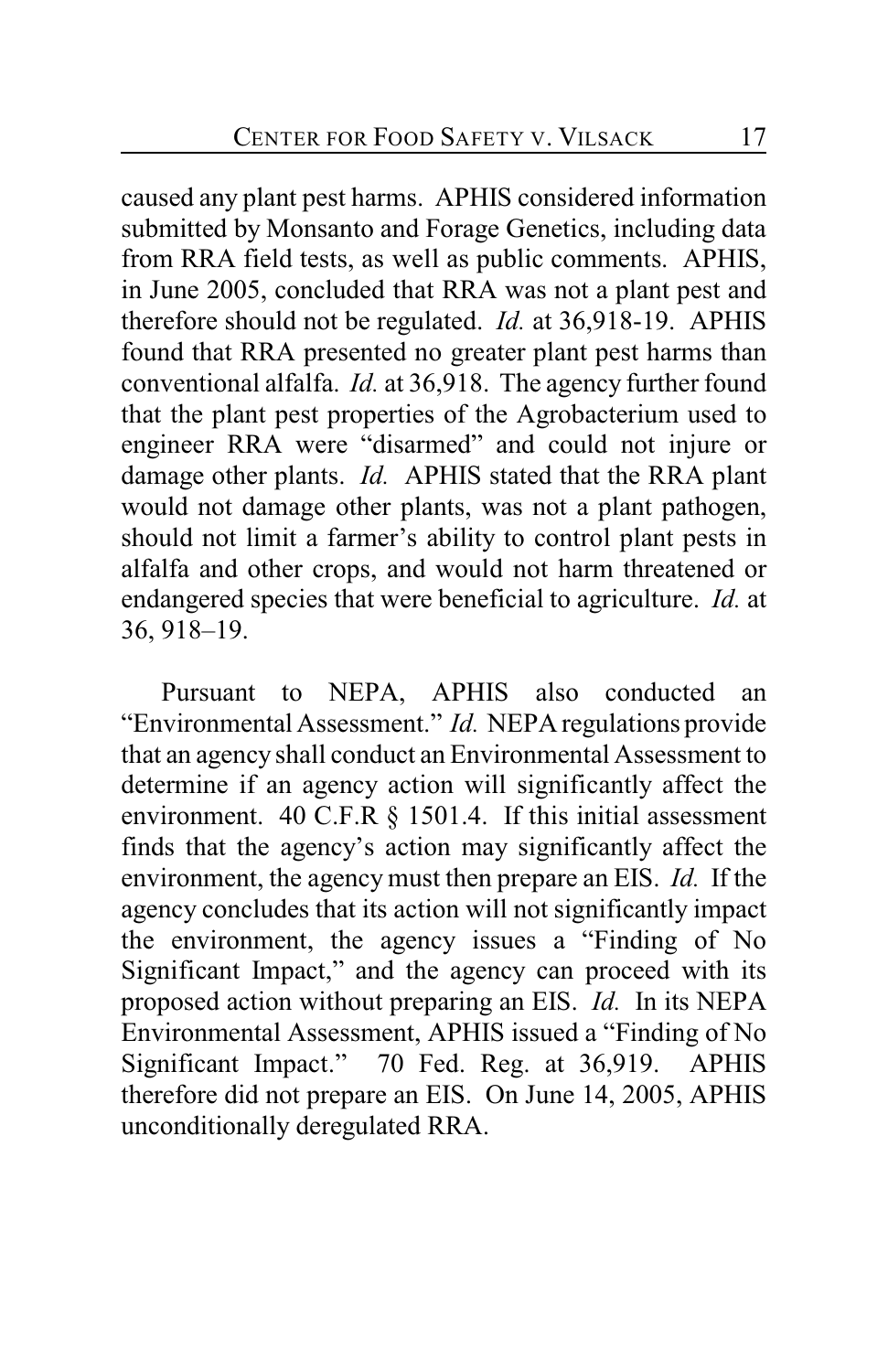# **A. The** *Geertson* **Litigation and Related Agency Actions**

In early 2006, some of the same farmers and environmental groups who are plaintiffs in this suit responded to APHIS's June 2005 deregulation of RRA by suing the agency in the United States District Court for the Northern District of California. They contended that APHIS's June 2005 deregulation violated the PPA, ESA, and NEPA. With regard to the plaintiffs' NEPA claim, the district court ruled in a February 2007 unpublished decision that APHIS had violated NEPA by failing to prepare an EIS before it deregulated RRA. *Geertson Seed Farms v. Johanns*, No. C06-01075, 2007 WL 518624, at \*10-12 (N.D. Cal. Feb. 13, 2007). The district court held that an EIS should have addressed the environmental effects of transgenic contamination and glyphosate-resistant weeds. *Id.* at \*12. The district court noted that transgenic contamination could adversely affect the welfare of organic farmers who raise conventional alfalfa. *Id.* Accordingly, the district court issued orders vacating APHIS's deregulation of RRA pending completion of an EIS that addressed those harms, enjoining APHIS from deregulating RRA in any manner while the agency prepared the EIS, and enjoining further planting of RRA. *Geertson Seed Farms v. Johanns*, 2007 WL 776146, at \*2-3 (N.D. Cal. Mar. 12, 2007); *Geertson Seed Farms v. Johanns*, 2007 WL 1302981, at \*9 (N.D. Cal. May 3, 2007). The district court did not reach the plaintiffs' claims under the PPA or the ESA.

This court affirmed the district court's order. *Geertson Seed Farms v. Johanns*, 570 F.3d 1130, 1133–34 (9th Cir. 2009). The Supreme Court granted certiorari, however, and remanded. *Monsanto Co. v. Geertson Seed Farms*, 130 S. Ct.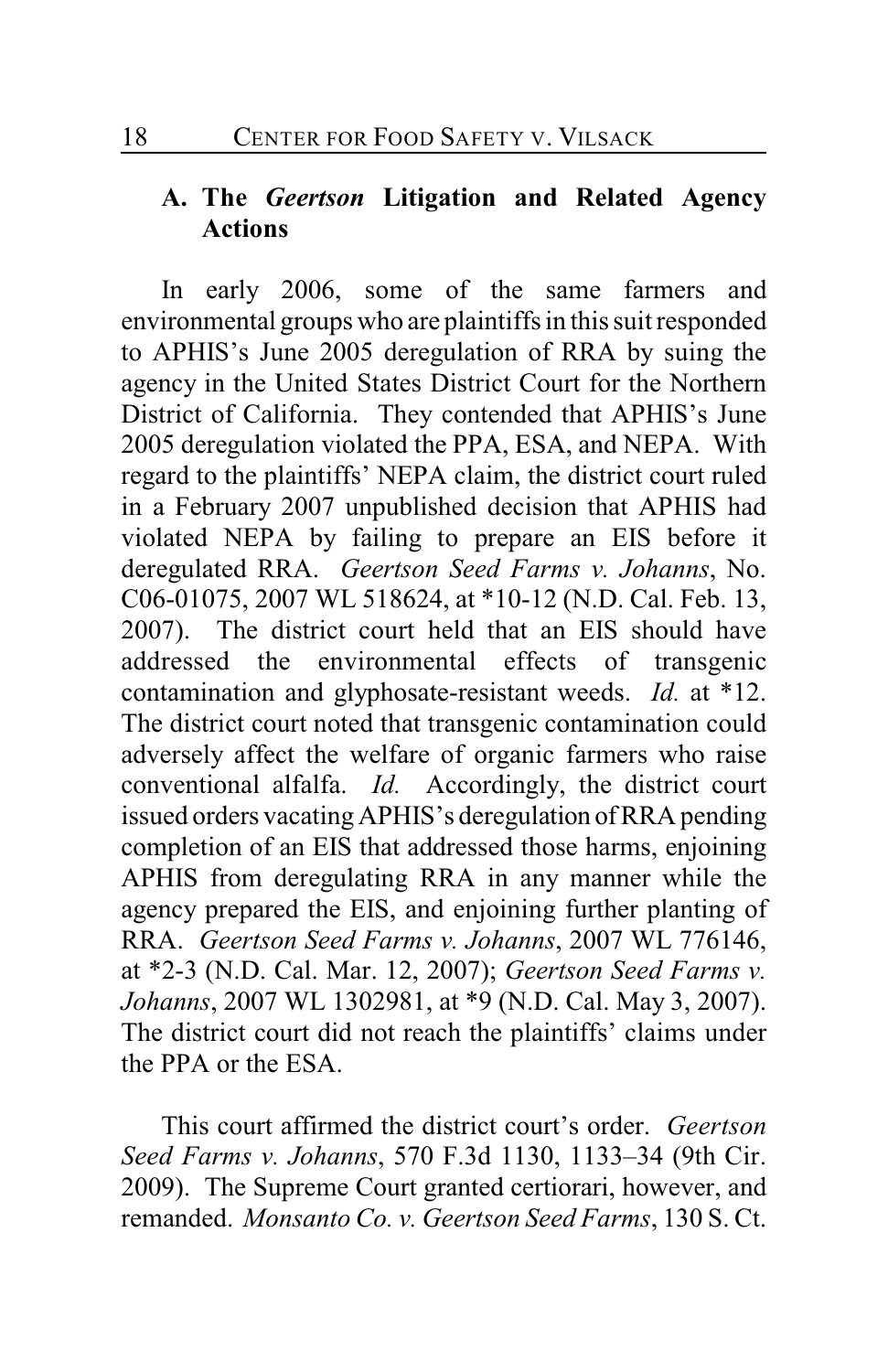2743, 2761–62 (2010). The Court held that an injunction that prohibited APHIS from partially deregulating RRA while the agency prepared an EIS was overbroad. *Id.* at 2759–60. It stated that there were situations where APHIS could partially deregulate RRA without causing the plaintiffs irreparable injury. *Id.* The Court noted that the agency could mitigate the dangers of transgenic contamination by limiting the geographic area where farmers could grow RRA or imposing isolation distances between fields of RRA and conventional alfalfa. *Id.* at 2760. For the same reasons, the Court held that the injunction enjoining all RRA planting was overbroad. *Id.* at 2761.

The district court's original decision in *Geertson*, in 2007, had vacated APHIS's deregulation of RRA and that ruling was not challenged in the appellate courts. *Id.* at 2756. The Supreme Court noted that "we assume without deciding that the District Court [in *Geertson*] acted lawfully in vacating [APHIS's] deregulation decision." *Id.* The *Geertson* appellate litigation involved only the scope of the injunction that the district court issued pending APHIS's preparation of an EIS under NEPA. *See id*.; *Geertson Seed Farms*, 570 F.3d at 1133–34.

APHIS released its final EIS in December 2010. The final EIS listed partial deregulation as one of two "preferred" alternatives. The other "preferred" alternative was an action that unconditionally deregulated RRA. The agency was required to choose among these two alternatives while still acting within its jurisdiction under the PPA to regulate plant pests. APHIS concluded that unconditionally deregulating RRA was the alternative consistent with the agency's limited statutory mandate. This conclusion necessarily followed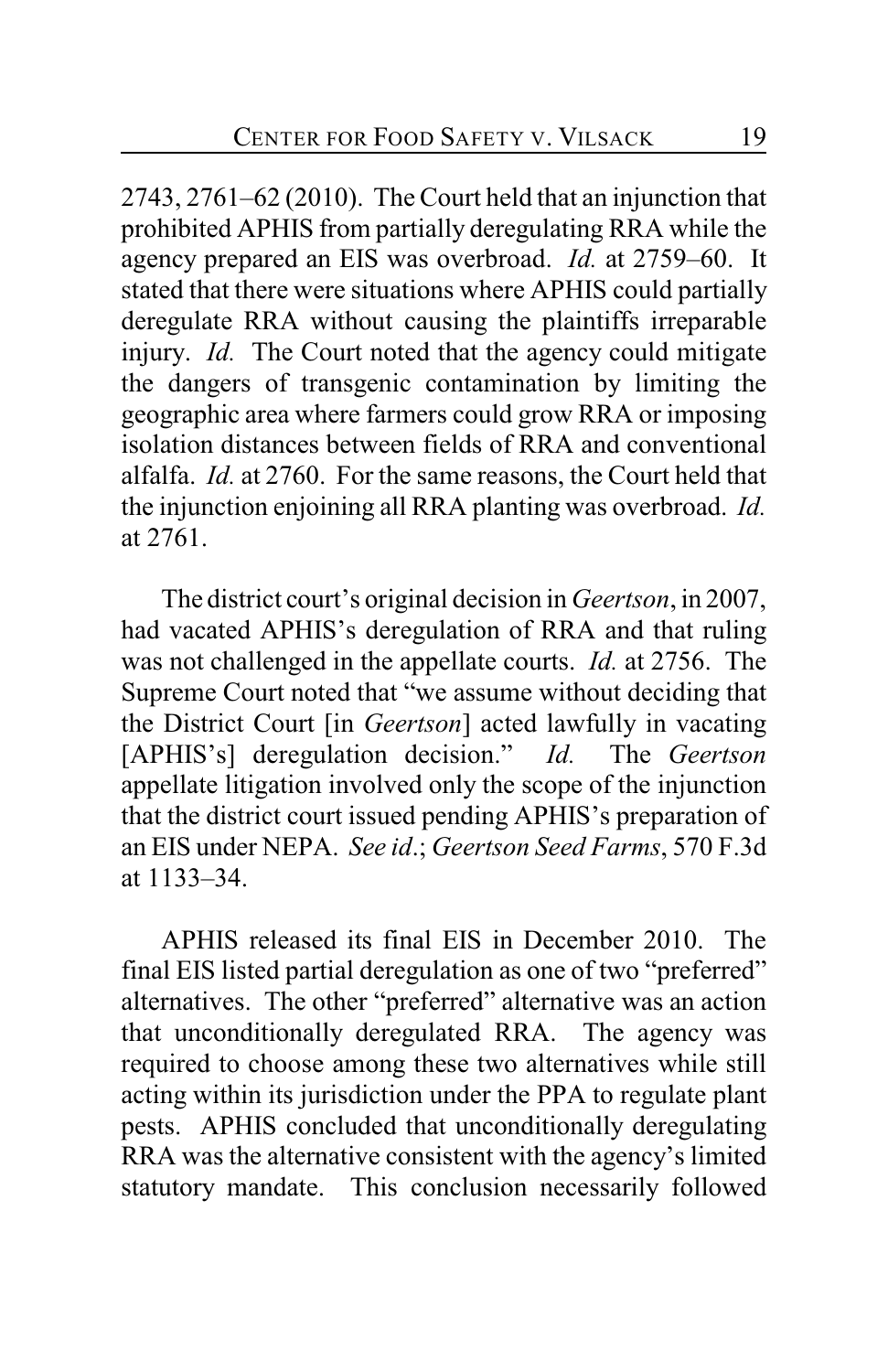from APHIS's earlier conclusion in June 2005 that RRA was not a plant pest. *See* 70 Fed. Reg. at 36,919.

While APHIS was preparing the 2010 final EIS, the district court's order in *Geertson*, vacating APHIS's deregulation of RRA, remained in effect. After completing the final EIS in December 2010, the order expired because APHIS had fulfilled its obligations under NEPA by preparing the EIS.

APHIS then issued, in January 2011, the ROD, unconditionally deregulating RRA. The ROD relied on APHIS's June 2005 assessment of RRA's plant pest properties conducted in response to Monsanto and Forage Genetics's 2004 deregulation petition in which the agency had concluded that RRA was not a plant pest. The 2011 ROD noted that although RRA was created using a plant pest (the Agrobacterium), the genetically modified plant did not present any direct or indirect plant pest risks and therefore should be granted "nonregulated status." The ROD stated that because RRA will not damage or injure other plants, it does not present a greater plant pest risk than conventional alfalfa.

APHIS noted in the ROD that its final EIS had recognized that continued regulation of RRA was the environmentally preferred option, but APHIS concluded that, as a matter of law, neither the PPA nor the regulations permitted it to continue regulating RRA once it concluded that RRA was not a plant pest within the regulatory scope of the statute. The agency stated that "it would be inconsistent with the PPA, the regulation codified at 7 C.F.R. part 340, and the biotechnology regulatory policies in the Coordinated Framework, to prevent the commercial release of [RRA]."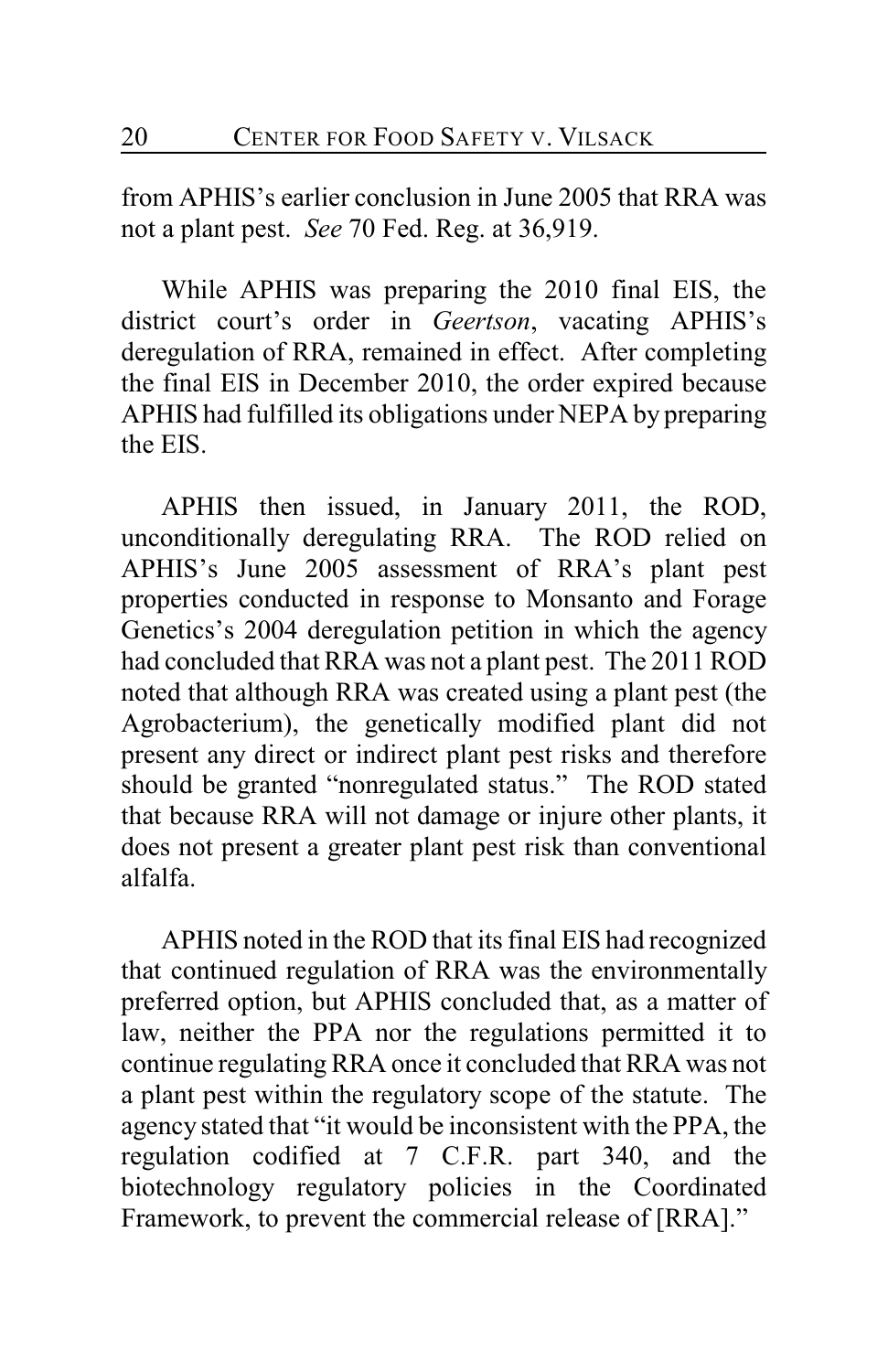### **B. This Litigation**

Almost immediately after the issuance of APHIS's 2011 ROD deregulating RRA, the plaintiffs filed this action in the district court. The district court held that the dangers of transgenic contamination and increased glyphosate usage are not plant pest harms under the PPA. *Ctr. for Food Safety*, 844 F. Supp. at 1017. It also ruled that the PPA's separate regulatory frameworks for plant pests and noxious weeds did not require APHIS to evaluate whether RRA was a noxious weed at the time the agency considered whether RRA was a plant pest. *Id.* at 1015. The district court also noted that APHIS's deregulation of RRA was not inconsistent with the Supreme Court's decision in *Monsanto*, *id.* at 1018, in which the Supreme Court expressly stated that it was not deciding if APHIS acted lawfully when it deregulated RRA, *see Monsanto*, 130 S. Ct. at 2756.

The district court rejected the plaintiffs' other theories as well. Citing *National Association of Home Builders v. Defenders of Wildlife*, 551 U.S. 644 (2007), it held that once APHIS correctly concluded that it no longer had jurisdiction to regulate RRA, the deregulation of RRA was a nondiscretionary act that did not obligate the agency to consult with the FWS under the ESA concerning further action. *Ctr. for Food Safety*, 844 F. Supp. 2d at 1020–21. The district court further held that APHIS's EIS satisfied NEPA's procedural requirements. *Id.* at 1024. Accordingly, the district court entered summary judgment in favor of the defendants on all claims. *Id.* at 1024–25.

In this appeal, the plaintiffs argue that the district court misinterpreted the PPA in multiple ways when it upheld APHIS's decision to deregulate RRA. They contend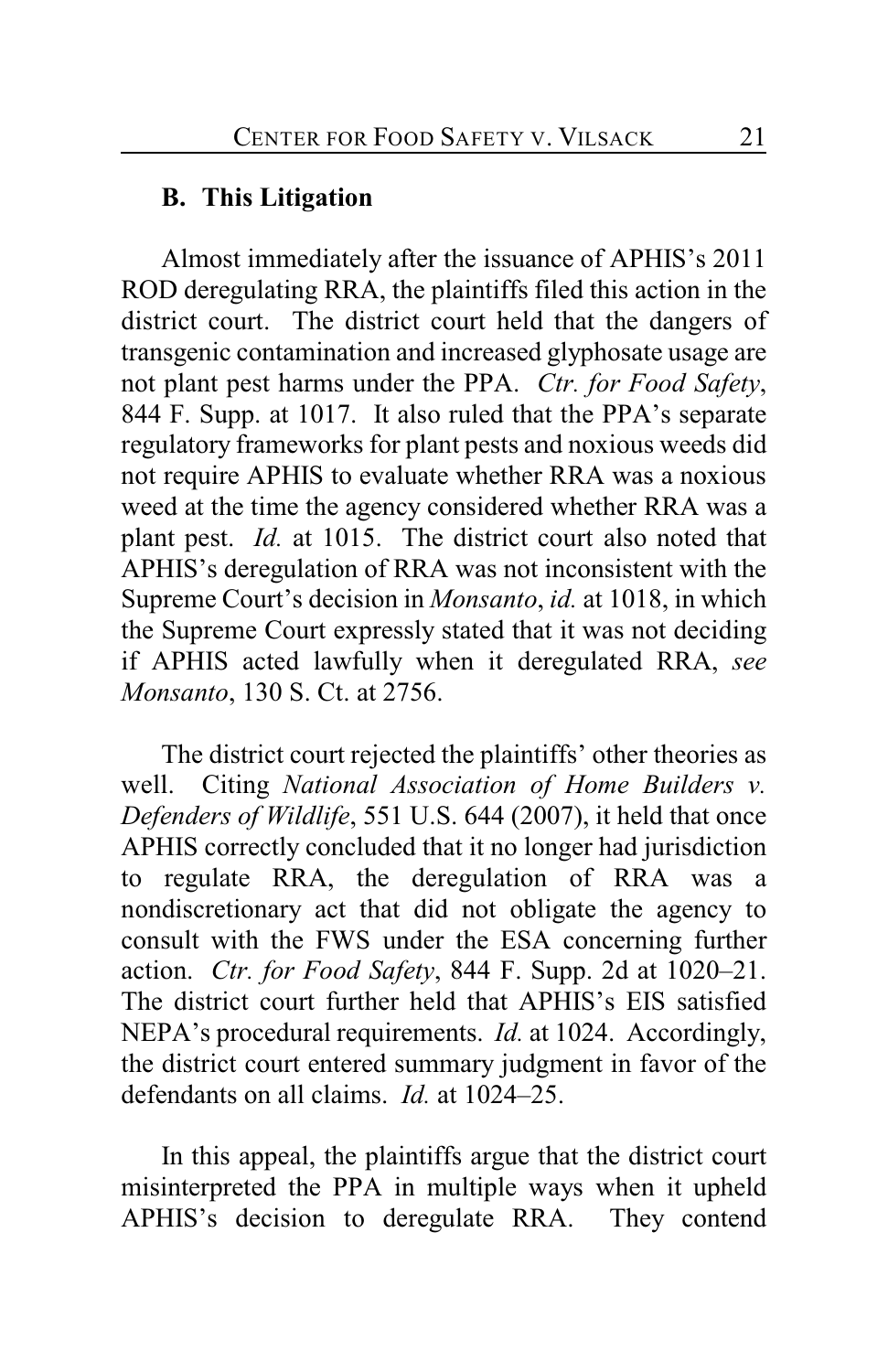fundamentally that the district court erred in concluding that transgenic contamination and the harms associated with increased herbicide use are not plant pest harms under the PPA, and that RRA was therefore not a "plant pest" within the agency's regulatory jurisdiction.

This appeal thus turns on whether the agency properly determined that RRA is not a "plant pest" under the PPA. If RRA is not a "plant pest," the agency was without jurisdiction to regulate the plant, and was required to order deregulation, thus obviating the need to consult with the FWS or consider other options involving continued regulation of RRA.

#### **DISCUSSION**

### **I. Whether RRA is a "Plant Pest" and Thus Within the Scope of APHIS's Regulatory Authority**

The primary issue we must determine is whether APHIS has interpreted the meaning of "plant pest" in the PPA too narrowly. The plaintiffs maintain that it has, and that the term includes all genetically engineered plants and organisms that have an environmentally adverse effect on plants. According to the plaintiffs, APHIS has discretion under the PPA to regulate RRA, which, if correct, would require the agency, pursuant to the ESA, to consult with the FWS about the crop's effects on endangered plant and animal species. 16 U.S.C. § 1536(a)(2); *see Karuk Tribe of Cal. v. U.S. Forest Serv.*, 681 F.3d 1006, 1020 (9th Cir. 2012) (en banc).

The parties all agree that under the PPA, APHIS regulates organisms that are "plant pests." The PPA defines a "plant pest" as any "living stage" of a list of organisms, or articles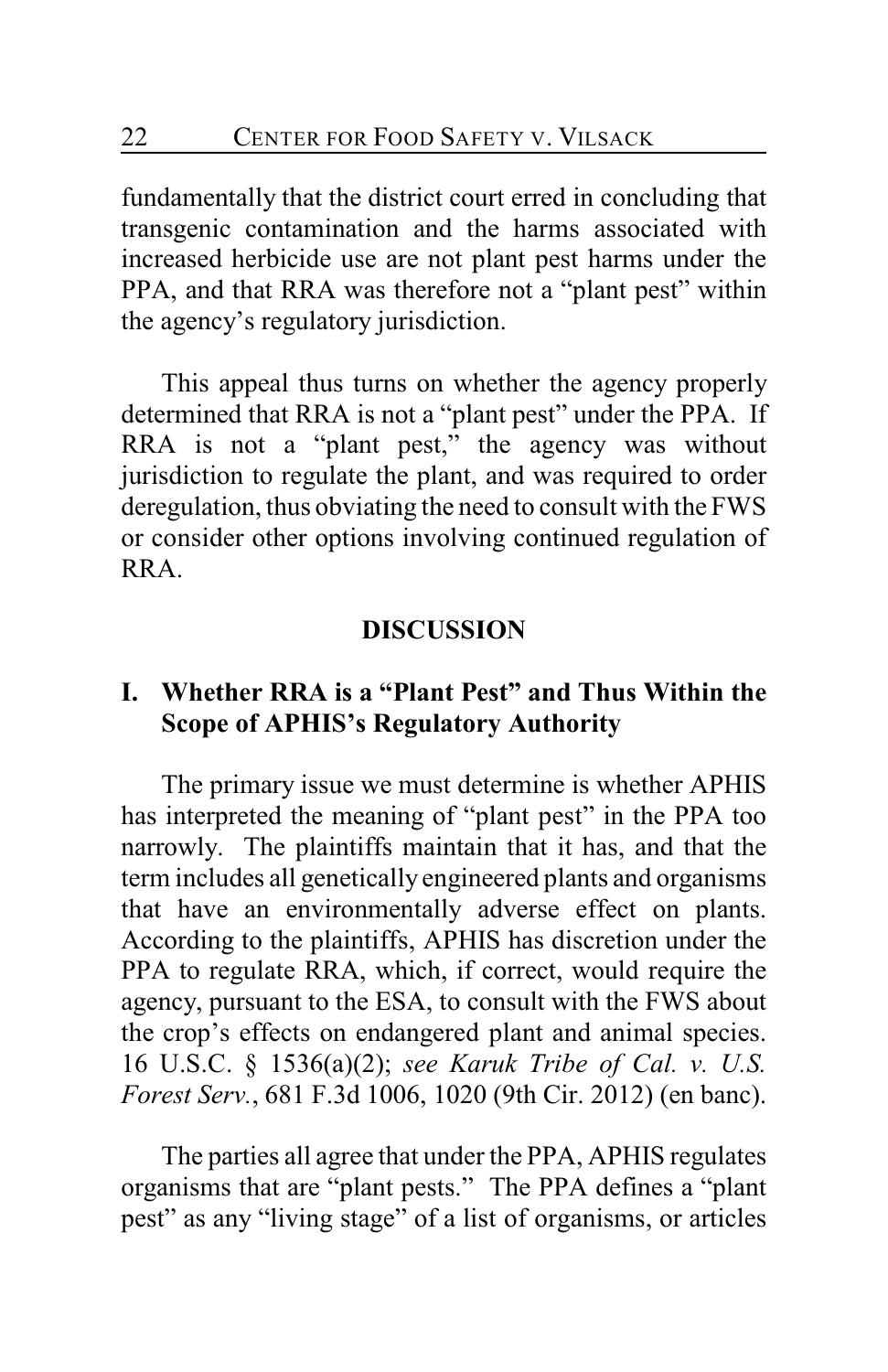"similar to or allied with" organisms, "that can directly or indirectly injure, cause damage to, or cause disease in any plant or plant product." 7 U.S.C. § 7702(14). While neither the statute nor the regulations further define the type of "injury," "damage," or "disease" a plant pest must cause, all of the organisms that APHIS lists as plant pests can cause widespread physical damage or destruction of plants.

With respect to genetically engineered plants, the regulations specifically define the term "regulated article" as a genetically engineered organism that is created using an organism that is itself a plant pest. 7 C.F.R. § 340.1. The regulations go on to specify that, as such, the "regulated article" must injure plants. 7 C.F.R. § 340.2 n.4 ("An[] organism belonging to any taxa [that 7 C.F.R. § 340.1 lists as a plant pest] is only considered to be a plant pest if the organism 'can . . . injure, or cause disease, or damage in any plants or parts thereof. . . .'").

The plaintiffs' concern is with two types of harm genetically modified RRA can cause: transgenic contamination of conventional alfalfa and increased herbicide use. These alleged harms maywell be adverse environmental and economic effects. APHIS contends, however, they do not constitute plant disease, injury, or damage, which are the harms that the statute requires. The agency therefore concludes that RRA is not a "plant pest."

In support of its position, APHIS points out that, as a matter of historical practice, it has previously assessed the plant pest properties of genetically modified crops such as cotton, corn, and soybeans. In conducting these plant pest assessments, APHIS does not consider whether the genetically modified plant could cross-pollinate with and alter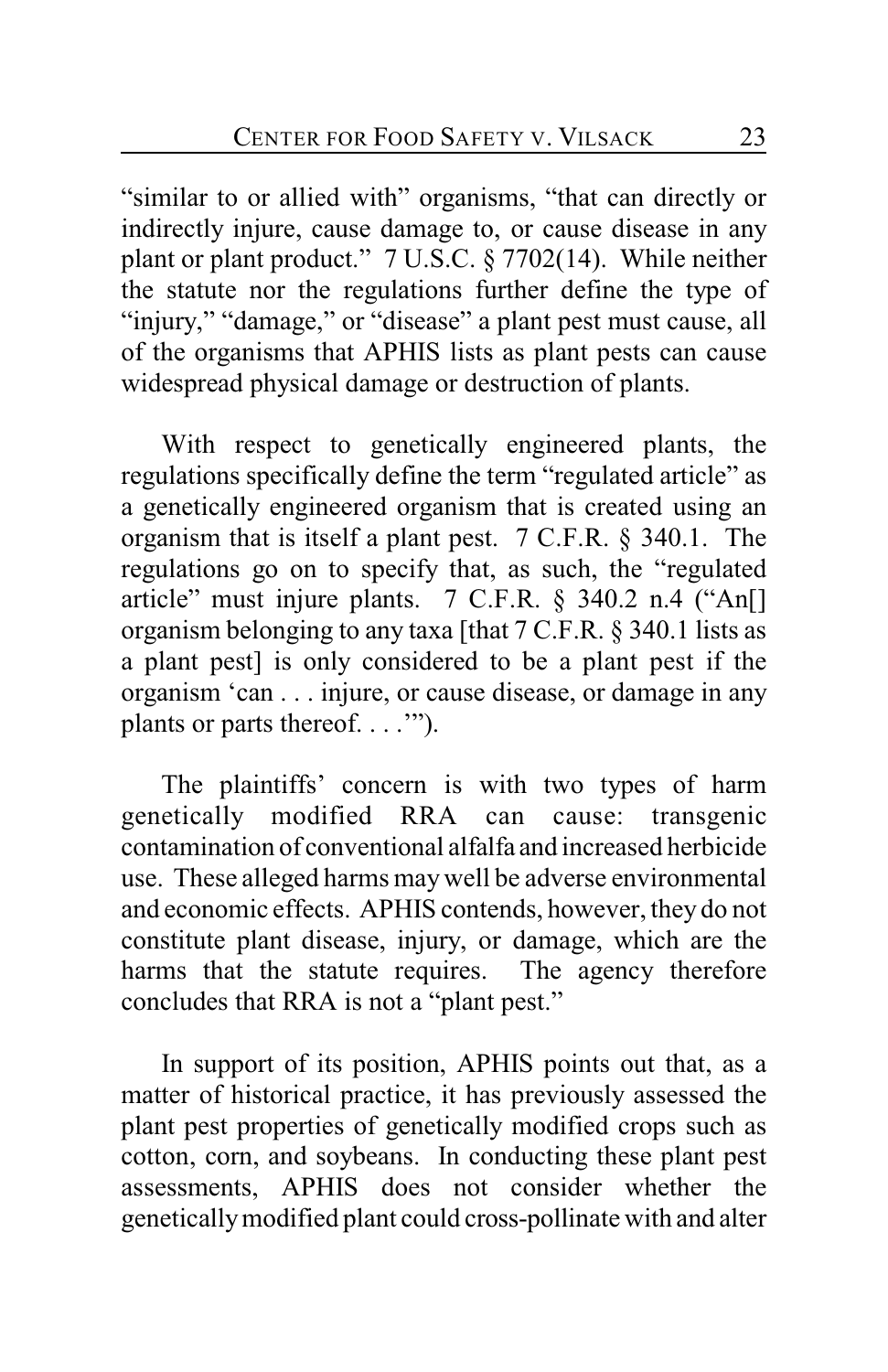the genetic structure of other plants. This policy is consistent with APHIS's classification of other plants that could crosspollinate and destroy the crop value in the process (such as canola with other types of rapeseed, and field with sweet corn). The agency has never classified a plant as a "plant pest" based on such cross-pollination effects. APHIS explains this is because it does not consider such alteration to be a plant pest harm within the meaning of the statute. The agency has similarly never considered the possible consequences associated with increased herbicide use, including creation of herbicide resistant weeds, to be "plant pest" injuries. APHIS explains such harms do not constitute physical damage or injury to other plants. APHIS's consistent interpretation, which is also the best interpretation of this particular statutory language, must be taken into account. *See Skidmore v. Swift & Co.*, 323 U.S. 134, 140 (1944) ("consistency" of agency interpretations with "earlier and later pronouncements" is a factor to consider in deciding whether to defer to agency interpretation); *United States v. Mead Corp.*, 533 U.S. 218, 219 (2001).

The plaintiffs nevertheless argue that APHIS's interpretation of the meaning of plant pest is too narrow. They contend that we should hold that RRA is a plant pest because the RRA plant results from the transfer of genetic material from the Agrobacterium. Since the statute in 7 U.S.C. § 7702(14)(H) defines a plant pest to be "[a]ny article similar to or allied with any of the articles specified," the plaintiffs assert that the RRA plant is "allied with" the Agrobacterium. Thus, the plaintiffs' theory is that transgenic contamination and increased glyphosate use are harms caused by the Agrobacterium, and therefore must also be "plant pest" harms under the PPA.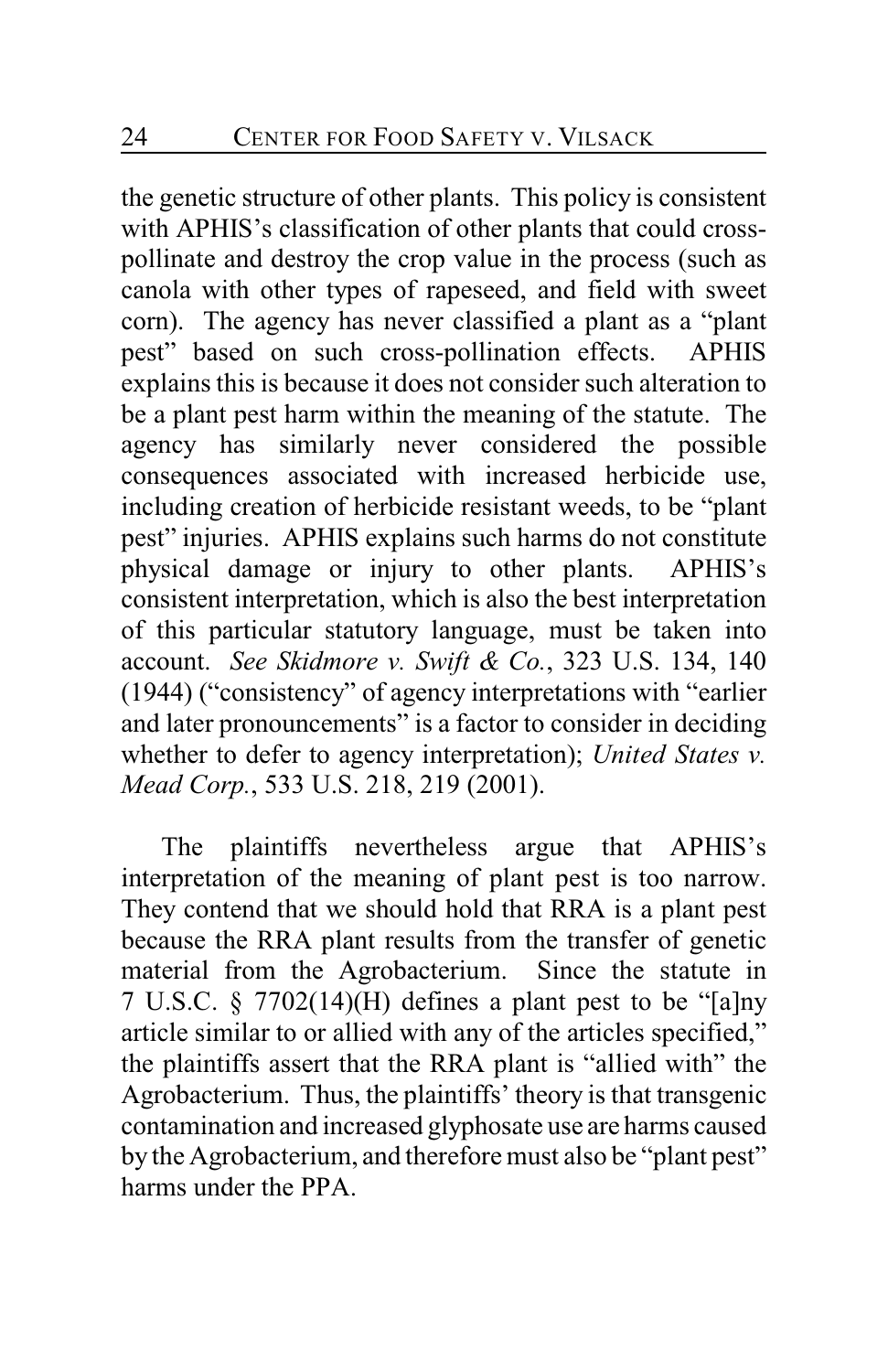The plaintiffs' logic is a stretch because it fails to deal with the language of the statute defining plant pest harm as injury, disease, or damage to other plants. *See* 7 U.S.C. § 7702(14). Although the regulations classify Agrobacterium itself as a plant pest, the Agrobacterium's plant pest properties are "disarmed" and can no longer injure other plants once the bacterium's genetic material is inserted into the genetic structure of conventional alfalfa. 70 Fed. Reg. at 36,918 ("APHIS determined that the vectors and other elements [of the Agrobacterium] were disarmed [in the RRA plant] . . . ."). RRA is thus no more likely to injure or damage other plants than is conventional, nonmodified alfalfa. *Id.*

We do not suggest that the genetic engineering is without possible economic consequences. APHIS's final EIS noted that transgenic contamination could economically hurt farmers who raise conventional alfalfa and market their crop as organic. The contamination of conventional alfalfa with the glyphosate-resistant gene could close foreign markets to U.S.-grown alfalfa. It could also force farmers of conventional alfalfa to incur additional costs testing and certifying that their alfalfa is not contaminated with the glyphosate-resistant gene. These concerns, however, are not the result of plant pest harms as defined under the PPA. APHIS thus has no power to regulate the adverse economic effects that could follow RRA's deregulation.

The plaintiffs also maintain that because RRA results in more use of the herbicide glyphosate, the harms associated with increased glyphosate usage are plant pest harms under the PPA. We recognize, of course, that deregulating RRA is expected to result in increased use of herbicides. Indeed, RRA was developed so farmers could apply significantly greater amounts of herbicides to alfalfa fields. The increased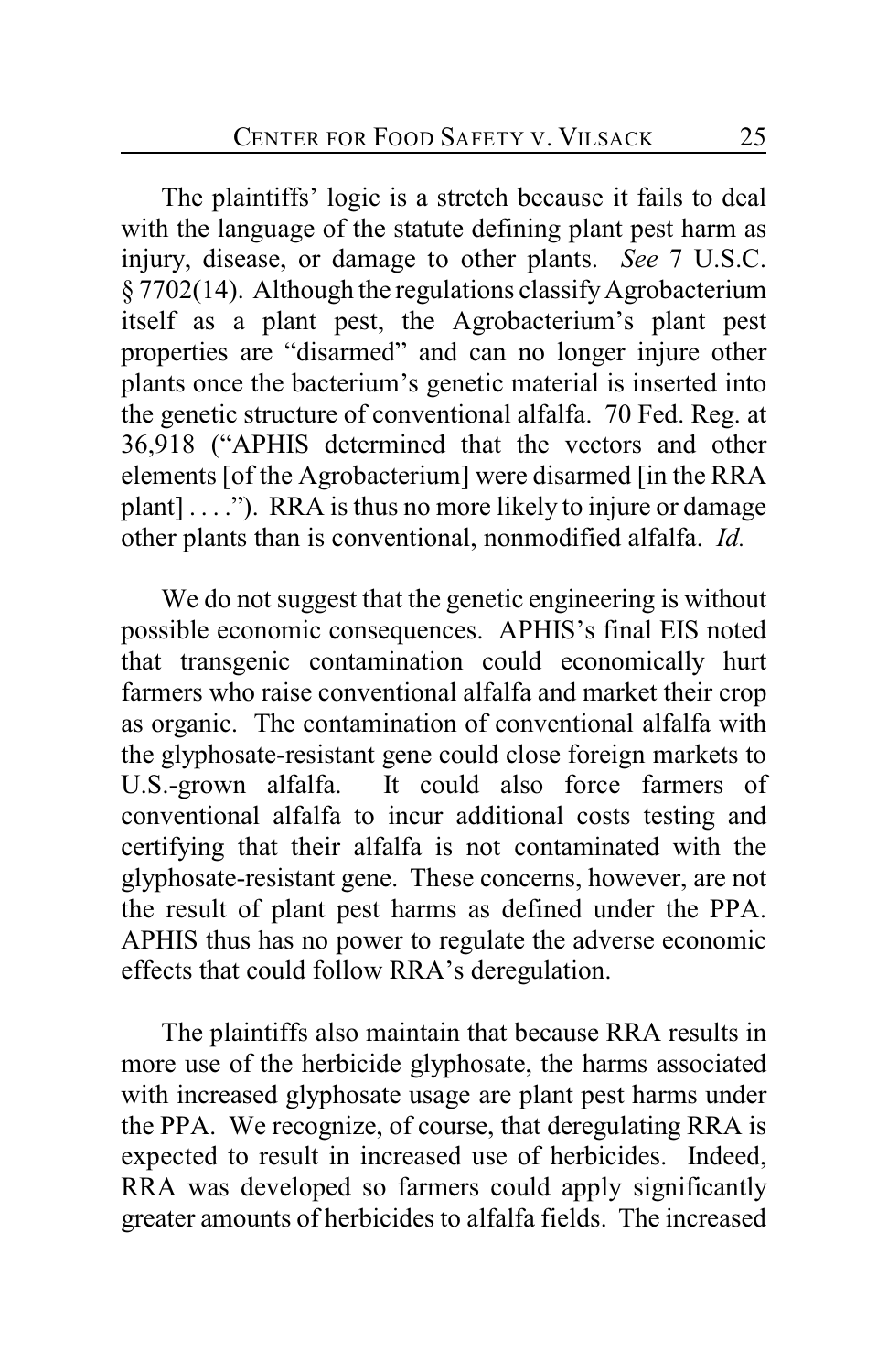use of herbicides can be potentially damaging to the environment. But the PPA addresses only the harms caused by plant pests to other plants and APHIS can regulate RRA only if it causes plant pest harms. *See* 7 U.S.C. § 7702(14). The environmental harms the plaintiffs cite are not plant pest harms. Moreover, the RRA plant itself does not cause the harm produced by herbicides. It is the application of herbicides to fields of RRA, not the RRA plant, that results in such harm.

APHIS stresses it has no authority to regulate the use of herbicides like glyphosate. The Coordinated Framework tasks the EPA, under FIFRA, with regulating herbicide use, and it does so through labeling instructions that the herbicide user must comply with. *See Ruckelshaus v. Monsanto Co.*, 467 U.S. 986, 991–92 (1984) (noting that amendments to FIFRA in 1972 "transformed FIFRA from a labeling law into a comprehensive regulatory statute . . . [that] regulated the use, as well as the sale and labeling, of pesticides" (citation omitted)); Coordinated Framework, 51 Fed. Reg. at 23,302. The PPA was enacted to protect plants, but not to control the burgeoning use of chemicals in crop production.

For these reasons, we cannot interpret the language of the PPA, which Congress has not materially amended since 1957, to address the alleged harms that may result from the modification of a plant's genome. The job of updating Title 7 of the United States Code to address the potential harms caused by genetic modification (including transgenic contamination and increased herbicide use) is a job for Congress, not this court, to undertake. Pursuant to the language of the statute, we must rule that RRA is not a plant pest under the meaning of the term in the PPA and the regulations.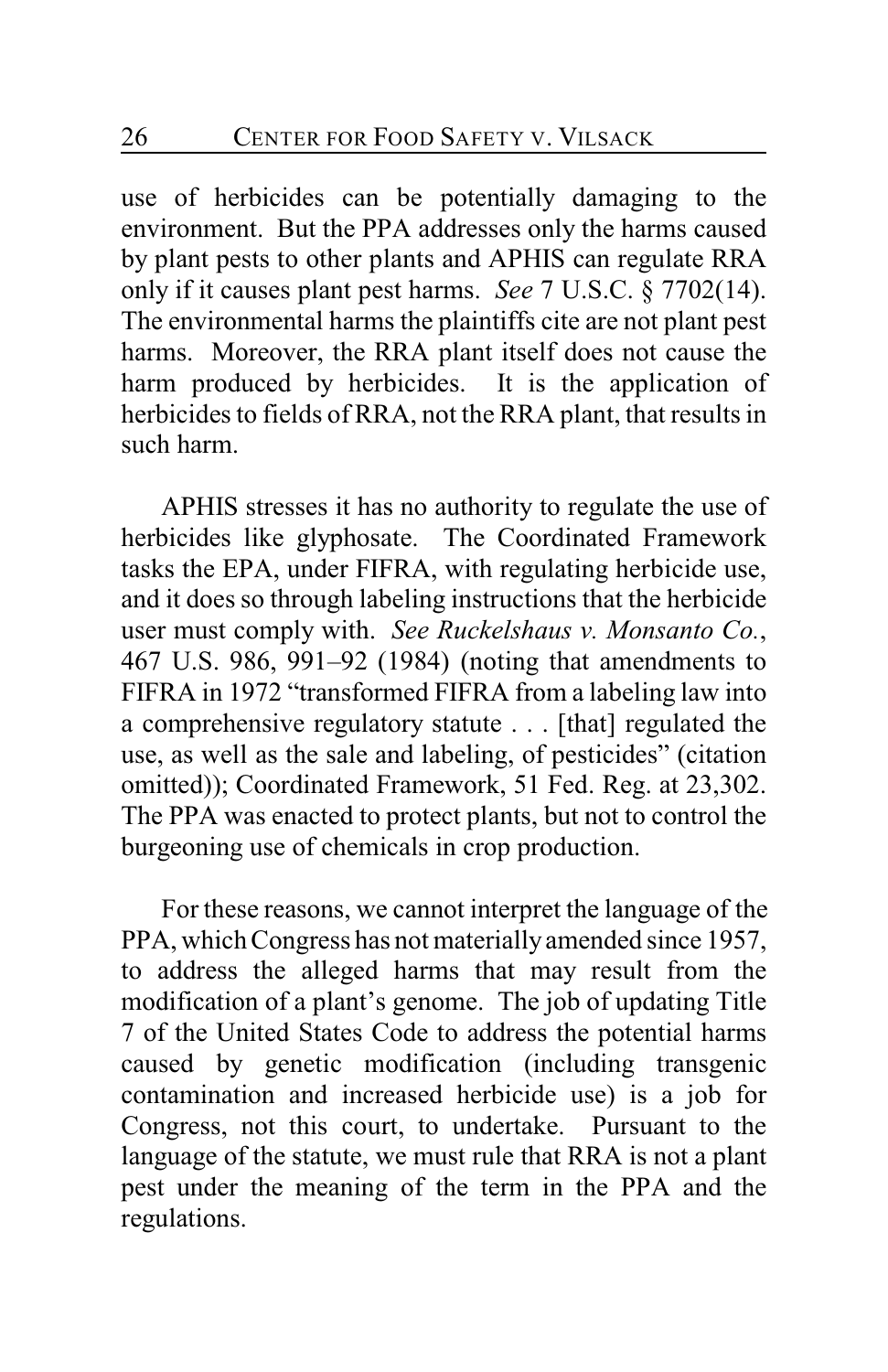### **II. APHIS's Unconditional Deregulation of RRA Violated Neither the ESA nor NEPA.**

The plaintiffs argue that before APHIS decided to deregulate RRA, the agency should have consulted with the Fish and Wildlife Service ("FWS") about the adverse environmental effects that RRA's deregulation may have on endangered and threatened plants and animals. The Endangered Species Act ("ESA") imposes a duty on an agency to consult with the FWS or the National Oceanic and Atmospheric Administration Fisheries Service when an agency action may adversely affect a listed species or its critical habitat. 16 U.S.C. § 1536(a)(2); 50 C.F.R. § 402.14(a); *see Karuk*, 681 F.3d at 1011.

The ESA's consultation duty is triggered, however, only when the agency has authority to take action and discretion to decide what action to take. There is no point in consulting if the agency has no choices. The Supreme Court recognized the principle in *National Association of Home Builders v. Defenders of Wildlife*, 551 U.S. 644, 655 (2007), when it said that "the ESA's requirements would come into play only when an action results from an exercise of agency discretion." *See Karuk*, 681 F.3d at 1021 (recognizing that *Home Builders* "harmonizes the ESA consultation requirement with other statutory mandates that leave an agency no discretion to consider the protection of listed species" (citation omitted)). In *Home Builders*, the Supreme Court held that once the EPA had determined that Arizona met the statutory requirements under the Clean Water Act for the transfer of regulatory authority over the state's National Pollution Discharge Elimination System permitting program, the EPAhad no duty to consult because the transfer was a nondiscretionary act. *Home Builders*, 551 U.S. at 655.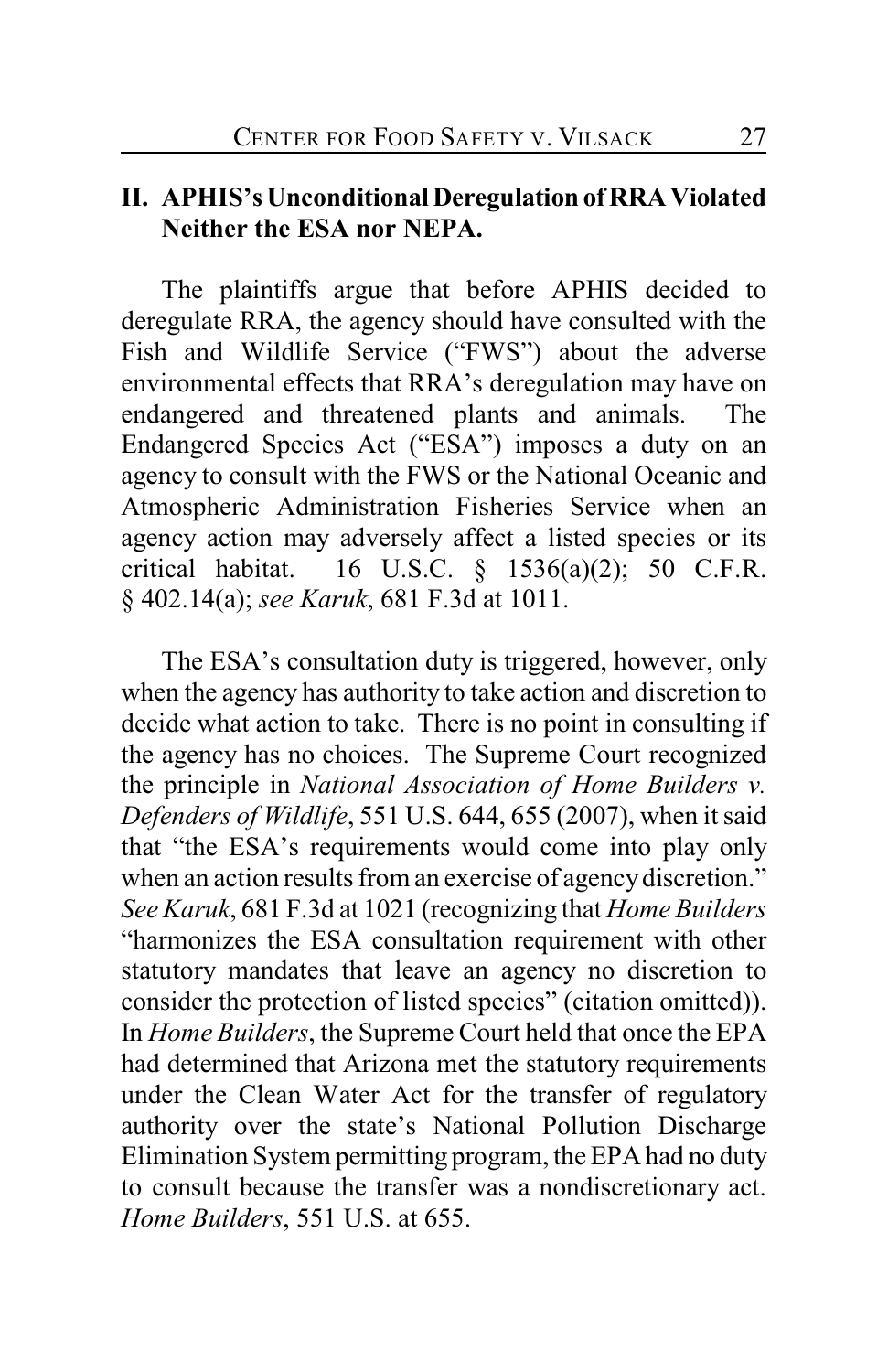Here, once APHIS concluded that RRA was not a plant pest because it did not cause plant pest injury to plants, the agency had no jurisdiction to continue regulating the crop. The agency's deregulation of RRA was thus a nondiscretionary act that did not trigger the agency's duty to consult under the ESA. Accordingly, the district court correctly ruled that APHIS's deregulation of RRA did not violate the ESA.

Nor did the district court err in entering summary judgment in favor of the defendants on the plaintiffs' NEPA claim. That claim rested on the contention that APHIS should have considered partial deregulation as an alternative to full deregulation. NEPA requires that an agency take a "hard look" at the environmental effects of a proposed action that could significantly affect the environment by evaluating all reasonable alternatives to the proposed action. *See* 40 C.F.R. § 1502.14(a); *Earth Island Inst. v. U.S. Forest Serv.*, 442 F.3d 1147, 1159 (9th Cir. 2006)(internal quotation marks omitted), *abrogated on other grounds by Winter v. Nat'l Res. Def. Council, Inc.*, 555 U.S. 7, 21 (2008). Here, there were no reasonable alternatives to deregulation because the agency lacks jurisdiction to regulate RRA. APHIS was not required to look at alternatives to the unconditional deregulation of RRA absent any jurisdiction to adopt them. *See S. Coast Air Quality Mgmt. Dist. v. FERC*, 621 F.3d 1085, 1092 (9th Cir. 2010) ("[NEPA] does not expand the jurisdiction of an agency beyond that set forth in its organic statute . . . .") (internal quotation marks omitted) (alterations in original).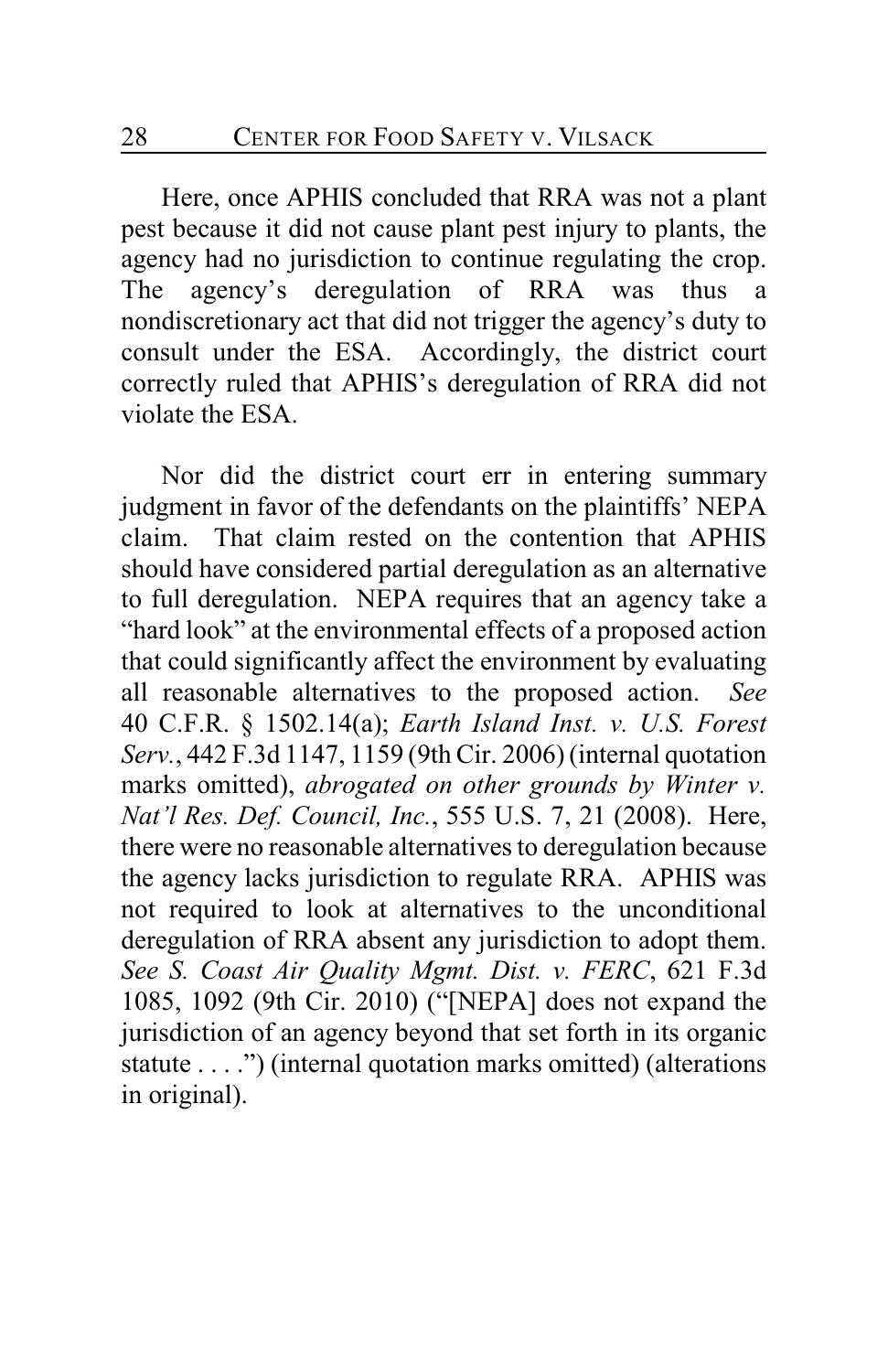#### **III. Consistency with** *Monsanto v. Geertson Farms*

The plaintiffs nevertheless contend that the district court's decision upholding APHIS's unconditional deregulation of RRA conflicts with the Supreme Court's *Monsanto* decision, where the Court looked at alternatives to deregulation. The two decisions, however, concern different issues. In *Monsanto*, the Court's decision went only to the scope of the injunction enjoining the planting and deregulation of RRA pending preparation of the EIS. *Monsanto*, 130 S. Ct. at 2756. The Court assumed, without deciding, that APHIS had jurisdiction to regulate RRA. *Id*. In this appeal, the issue is whether APHIS correctly determined that RRA is not a plant pest, thereby compelling unconditional deregulation of RRA. The Supreme Court in *Monsanto* expressly noted that it was not addressing that issue. *Id.* ("[W]e assume without deciding that the District Court [in *Geertson*] acted lawfully in vacating [APHIS's] deregulation decision."). *Monsanto* is therefore not on point, and thus the district court's decision before us is not inconsistent with *Monsanto*.

### **IV. Noxious Weed Risk**

The plaintiffs contend that APHIS violated the PPA by not evaluating whether RRA was a "noxious weed" under 7 U.S.C. § 7712(f). According to the plaintiffs, when Monsanto and Forage Genetics petitioned APHIS for a determination that RRA was not a "plant pest," the statute compelled the agency to evaluate whether RRA should be regulated as a noxious weed. The plaintiffs' theory is that RRA is a noxious weed under the PPA because it will "indirectly injure . . . agricultural interests" by creating glyphosate-resistant weeds. *See* 7 U.S.C. § 7702(10) (defining a "noxious weed" as "any plant or plant product that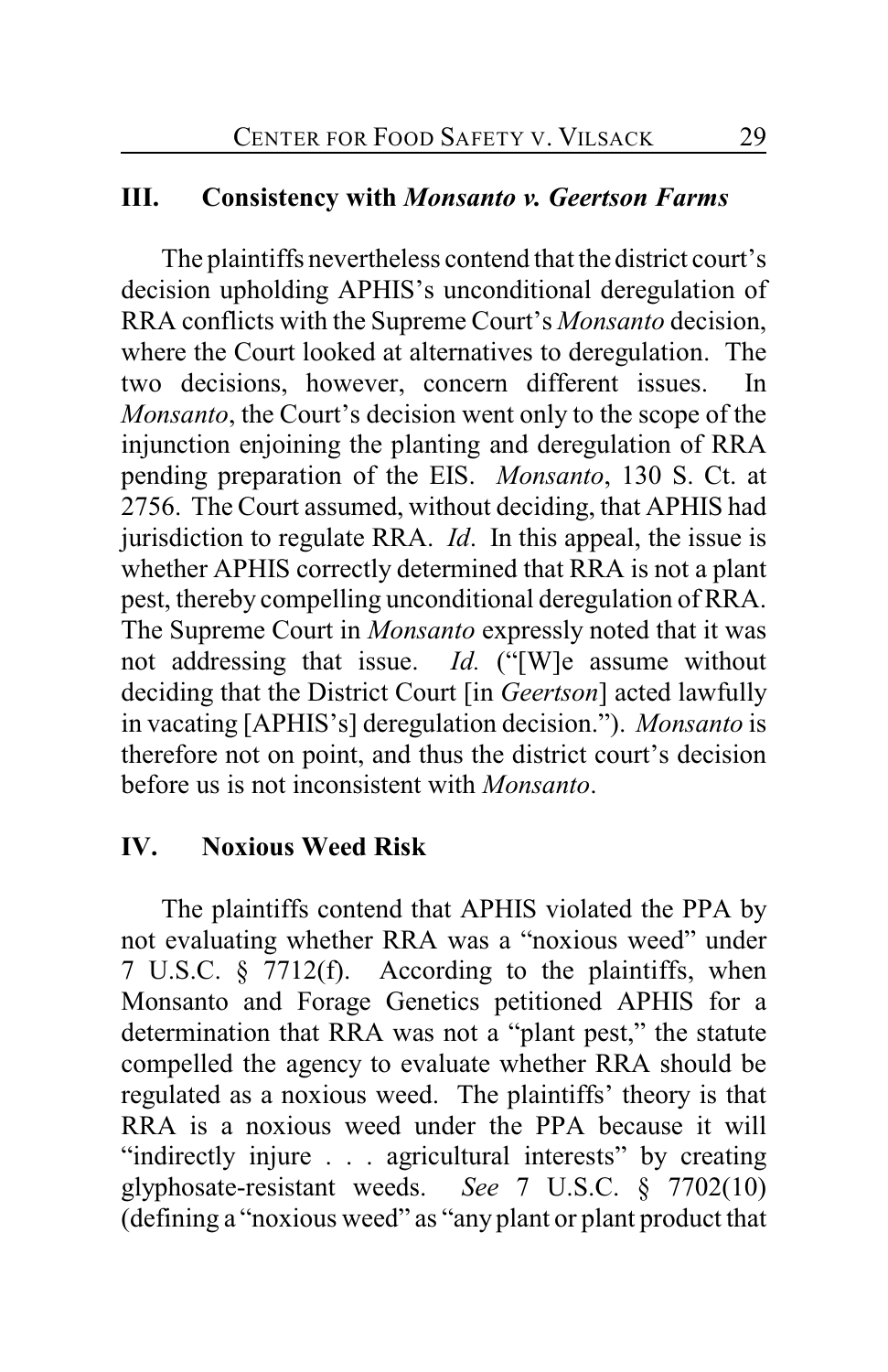can directly or indirectly injure or cause damage to crops . . . or other interests of agriculture").

Neither the PPA nor APHIS's regulations, however, require APHIS to conduct a separate noxious weed analysis in response to a party's petition to deregulate a plant under 7 C.F.R. § 340.6. Plant pests and noxious weeds are regulated under separate regulatory frameworks. Regulations for plant pests are contained in 7 C.F.R. parts 330 and 340 while the regulations governing noxious weeds are contained in 7 C.F.R. part 360. The procedures under 7 C.F.R. § 340.6 provide for deregulating a presumptive plant pest. A party seeking to list or delist a plant as a noxious weed must invoke procedures set forth in 7 C.F.R. § 360.500 and § 360.501. The separate regulatory frameworks for plant pests and noxious weeds are consistent with standards of the statute treating plant pests and noxious weeds separately. Indeed, the PPA kept in place the separate regulatory frameworks for plant pests and noxious weeds that were originally promulgated under the Federal Plant Pest Act and the Federal Noxious Weed Act. *See* 7 U.S.C. § 7758(c) ("Regulations issued under the authority of [the Federal Plant Pest Act and Federal Noxious Weed Act] shall remain in effect . . . .").

While APHIS has proposed amending its regulations to consider noxious weed harms and plant pest harms together, it has not yet adopted those regulations. *See* Proposed Rule, 73 Fed. Reg. 60,008, 60,011 (Oct. 9, 2008). Therefore, the regulations have no effect on APHIS's analysis of RRA. This is because proposed regulations have no legal effect. *Henry v. Champlain Enters., Inc.*, 445 F.3d 610, 619 (2d Cir. 2006); *see also Commodity Futures Trading Comm'n v. Schor*, 478 U.S. 883, 845 (1986).